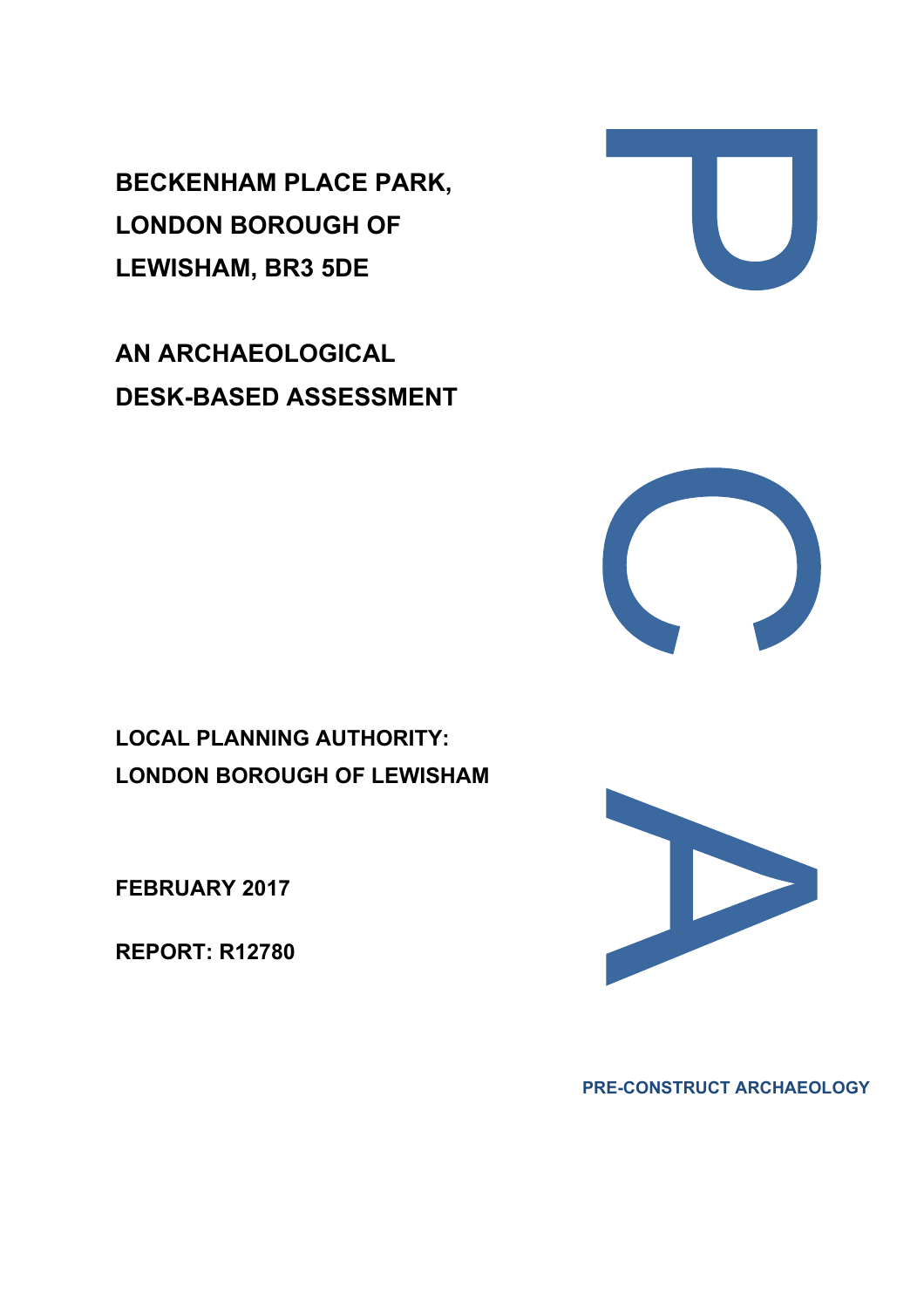# **BECKENHAM PLACE PARK, LONDON BOROUGH OF LEWISHAM, BR3 5DE**

# AN ARCHAEOLOGICAL DESK-BASED ASSESSMENT

Quality Control

| <b>Pre-Construct Archaeology Ltd</b> |                    |
|--------------------------------------|--------------------|
| <b>Project Number</b>                | K4868              |
| <b>Report Number</b>                 | R <sub>12780</sub> |

|                                     | Name & Title         | Signature     | Date          |
|-------------------------------------|----------------------|---------------|---------------|
| Text Prepared by:                   | Christina Reade      |               | February 2017 |
| Graphics                            | Hayley Baxter &      |               | February 2017 |
| Prepared by:                        | <b>Mark Roughley</b> |               |               |
| Graphics<br>Checked by:             | Josephine Brown      | ( Iseanne Sam | February 2017 |
| <b>Project Manager</b><br>Sign-off: | <b>Gary Brown</b>    |               | February 2017 |

| Revision No. | Date | Checked | Approved |
|--------------|------|---------|----------|
|              |      |         |          |
|              |      |         |          |
|              |      |         |          |
|              |      |         |          |
|              |      |         |          |

 Pre-Construct Archaeology Limited Unit 54 Brockley Cross Business Centre 96 Endwell Road London SE4 2PD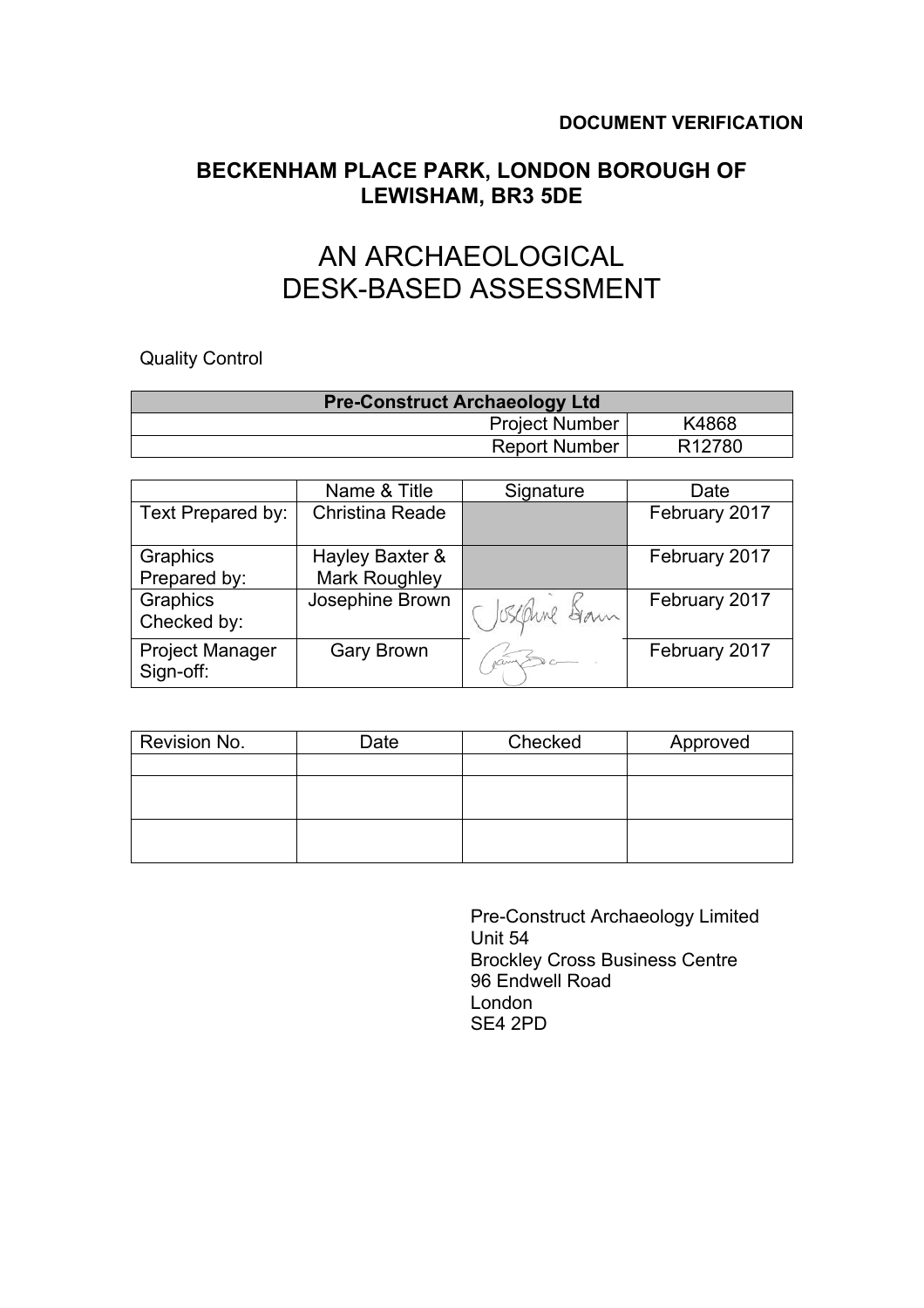## **Beckenham Place Park, London Borough of Lewisham, BR3 5DE**

### **An Archaeological Desk-Based Assessment**

| <b>Local Planning Authority:</b>        | London Borough of Lewisham |
|-----------------------------------------|----------------------------|
| <b>Central National Grid Reference:</b> | TQ 38308 70762             |
| Written and Researched by:              | <b>Christina Reade</b>     |
| <b>Project Manager:</b>                 | <b>Gary Brown</b>          |
| <b>Commissioning Client:</b>            | London Borough of Lewisham |

| Contractor: | <b>Pre-Construct Archaeology Ltd</b>    |
|-------------|-----------------------------------------|
|             | Unit 54, Brockley Cross Business Centre |
|             | 96 Endwell Road                         |
|             | <b>Brockley</b>                         |
|             | London SE4 2PD                          |
| Tel:        | 020 7732 3925                           |
| Fax:        | 020 7733 7896                           |
| E-mail:     | gbrown@pre-construct.com                |
| Web:        | www.pre-construct.com                   |

# **© Pre-Construct Archaeology Ltd**

### **January 2017**

The material contained herein is and remains the sole property of Pre-Construct Archaeology Ltd and is not for publication to third parties without prior consent. Whilst every effort has been made to provide detailed and accurate information, Pre-Construct Archaeology Ltd cannot be held responsible for errors or inaccuracies herein contained.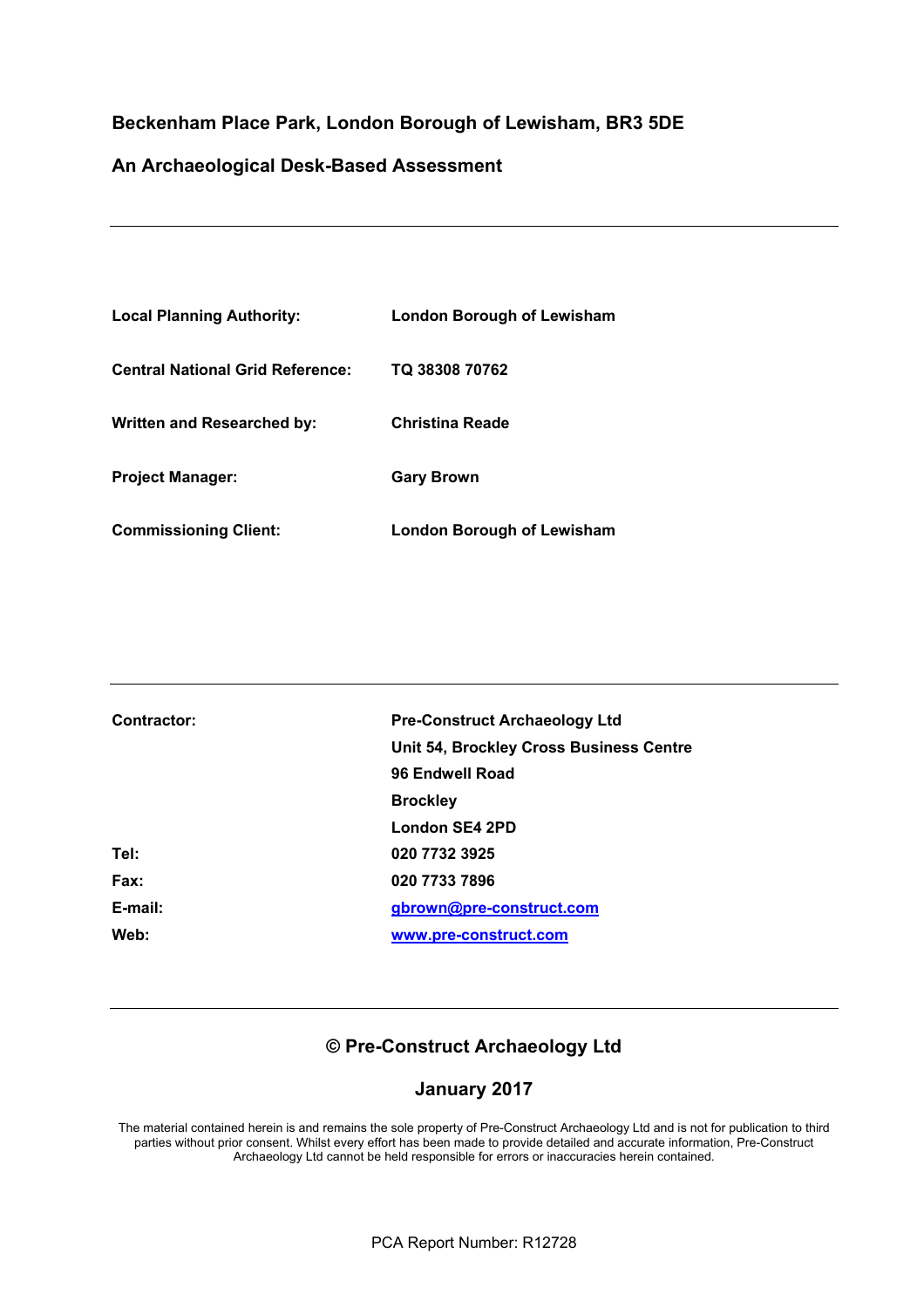# **CONTENTS**

| $\mathbf{1}$   |  |
|----------------|--|
| 2              |  |
| 3              |  |
| $\overline{4}$ |  |
| 5              |  |
| 6              |  |
| $\overline{7}$ |  |
| 8              |  |
| 9              |  |
| 10             |  |
| 11             |  |
|                |  |
|                |  |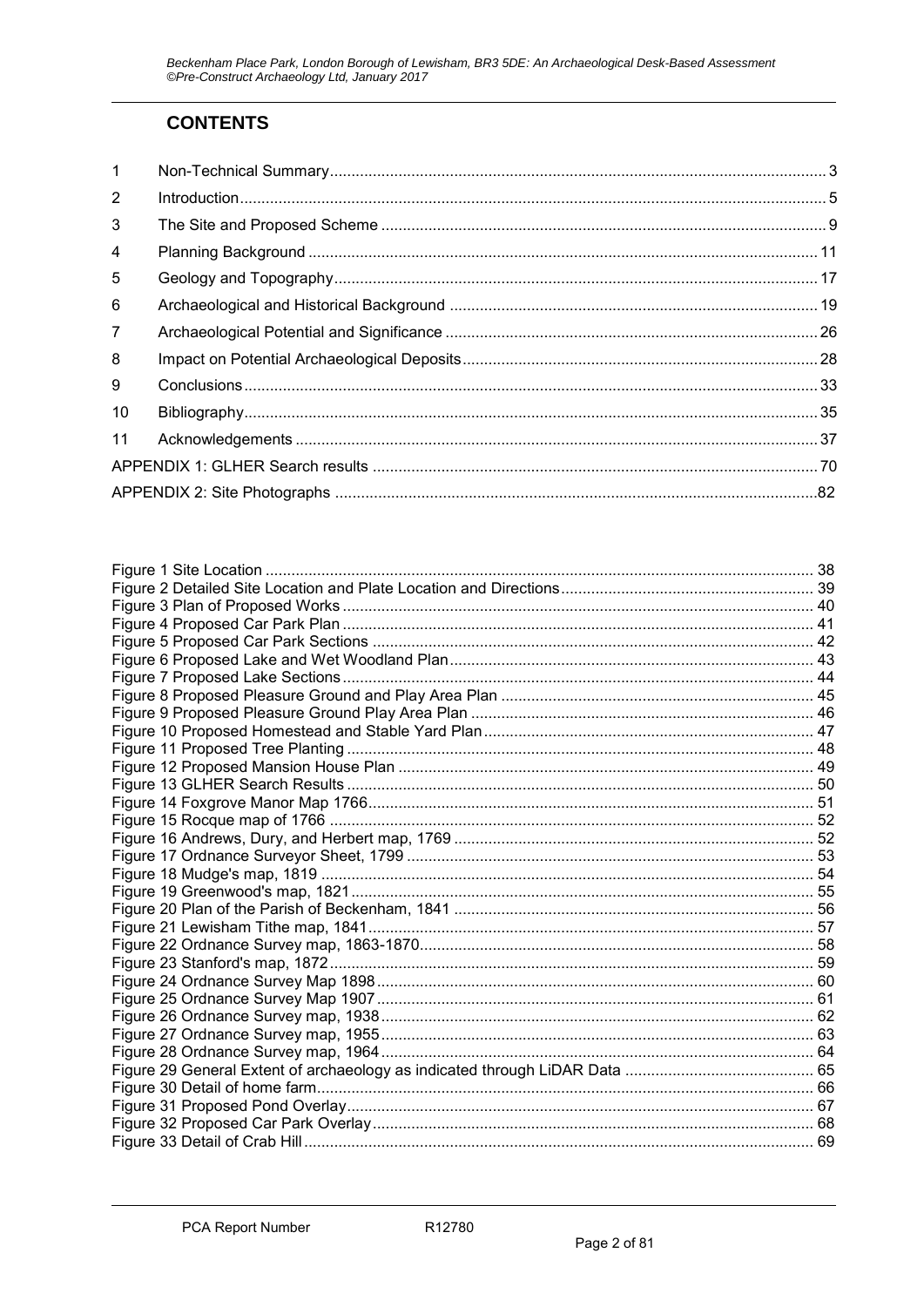# **1 NON-TECHNICAL SUMMARY**

- 1.1 Planning permission is being sought by Lewisham Council for the regeneration of Beckenham Place Park, London Borough of Lewisham, BR3 5DE. The proposal comprises a range of work to restore and enhance the landscape of the park including the restoration of the original pleasure grounds, relocation of the main car park, restoration of the 18th-century lake and the creation of new footpaths.
- 1.2 Beckenham Place Park is centred at National Grid Reference TQ 38308 70762, is a designated Archaeological Priority Area (APA 20), and contains the Beckenham Place Park Conservation Area as defined by the London Borough of Lewisham. The proposed regeneration work is subject to policies contained within the National Planning Policy Framework (NPPF), the London Plan, and the Lewisham Council Local Development Framework.
- 1.3 Research and analysis of the Greater London Historic Environment Record illustrates a lack of significant evidence for prehistoric, Roman, and early medieval occupation in the vicinity. It is difficult to assess whether this is the result of an excavation bias, or represents a real dearth of settlement in this area during these periods. The presence of a Roman road and the River Ravensbourne at the site, combined with a variety of natural resources and agricultural land, would suggest a potentially desirable area for settlement that fits within the pattern of Roman and early medieval settlements in the wider vicinity. This Desk-Based Assessment concludes that there is a low potential for prehistoric remains, a low-medium potential for Roman and early medieval remains, and a high potential for remains relating to the medieval, post-medieval, and modern periods. The archaeological potential for each period is not, however, necessarily consistent across the whole of the study site.
- 1.4 Previous land-use, as determined through the map regression exercise suggests that there is limited pre-existing impact due to the site's overall lack of significant development apart from relatively superficial landscaping and limited post-medieval construction.
- 1.5 The proposed programme of works has been specifically designed with conservation and regeneration of the heritage assets in mind with an aim to increase the significance and enjoyment of the park and its heritage for a broader public audience. The surface visibility of many potential archaeological features on the ground means that a high level of sensitivity is needed in order to avoid impacting upon the archaeological resource; however the majority of landscaping and above ground works are likely to have low adverse impact if proper mitigation strategies are in place including a strong control over works access and placement of soils/materials for storage. The excavation of the artificial lake, though having a high adverse impact on the archaeology of the post-medieval lake itself, is not likely to have more than a low adverse impact on potential archaeological remains of any other period due to the pre-existing impact. The area of the proposed new car park may intersect with a small portion of the extensive ridge and furrow seen in the western parkland, and may therefore have a medium adverse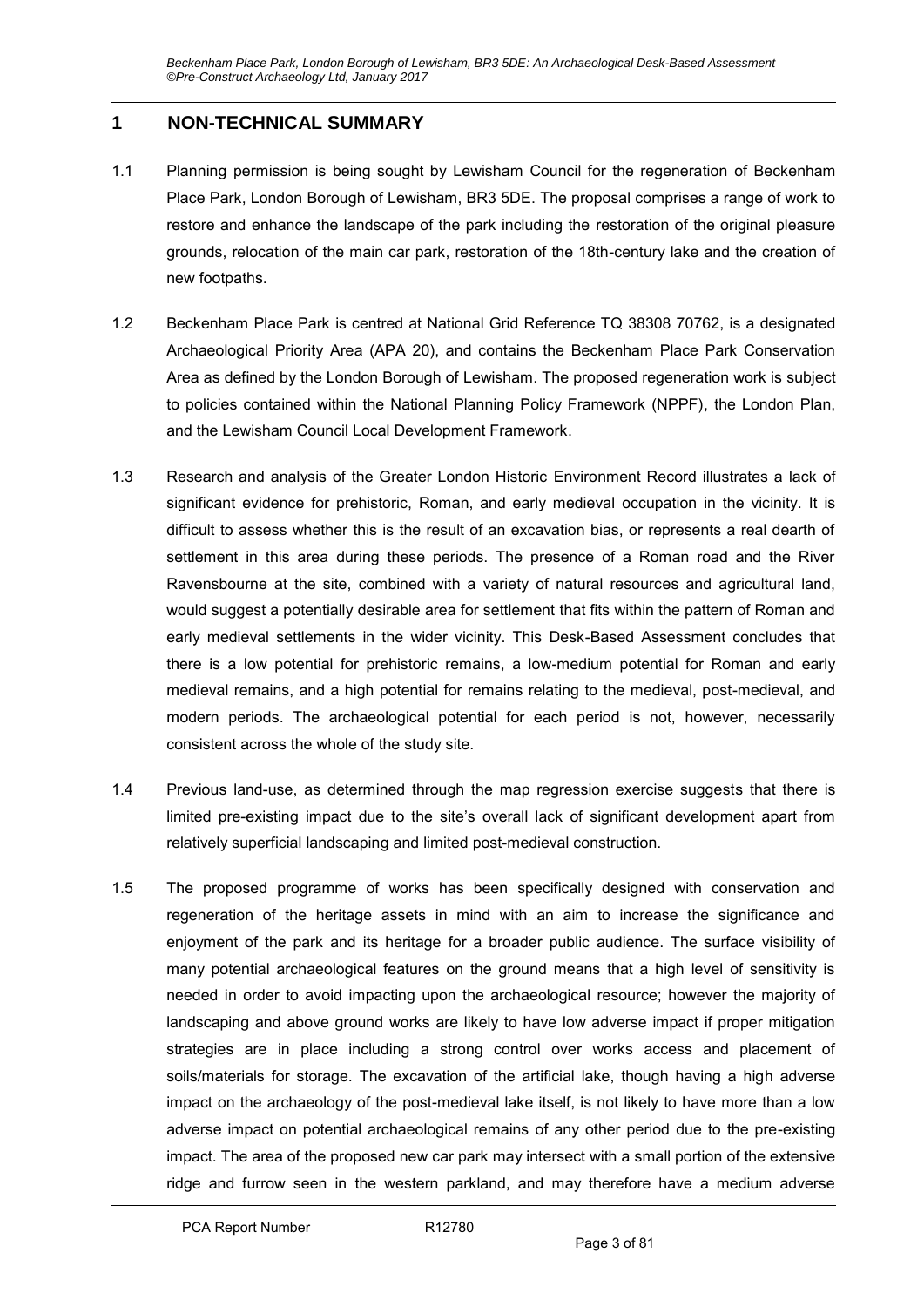impact on the potential archaeological resource in this area.

- 1.6 The potential archaeological resource that may be impacted upon is likely to be of local significance and limited historic value, which must be considered in light of the potential for the proposed development to greatly enhance the aesthetic and historical value of Beckenham Place Park and the designated and non-designated Heritage Assets contained therein.
- 1.7 The Local Planning Authority and their Archaeology Advisor at GLAAS may require further site work to ascertain the presence or absence of potential remains in the areas of highest impact, such as in the area of the proposed car park, and, if present, to mitigate against the impact to them from the proposed scheme.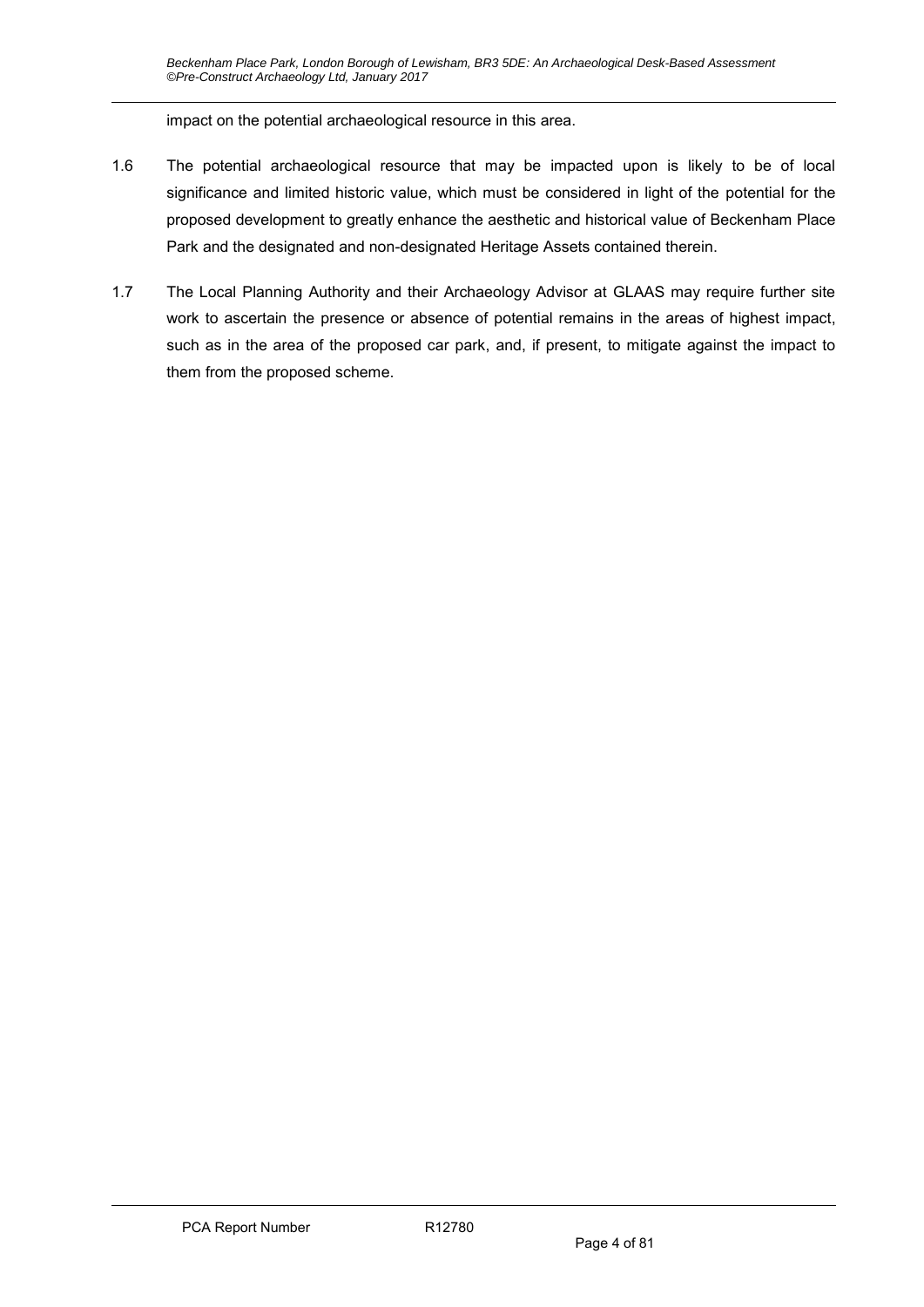# **2 INTRODUCTION**

#### 2.1 **Origin and Scope of the Project**

- 2.1.1 This Archaeological Desk-Based Assessment for Beckenham Place Park, London Borough of Lewisham, BR3 5DE (Figure 1 & Figure 2) has been commissioned Lewisham Council. It is intended to provide the Archaeological Officer for South London, who advises the Local Planning Authority, with sufficient information to allow an informed decision to be made in regard to the heritage assets at and within the vicinity of the site.
- 2.1.2 This Archaeological Desk-Based Assessment is intended to be read in conjunction with the Beckenham Place Park Conservation Plan (LUC 2016a), and the Regeneration of Beckenham Place Park Heritage Assessment (LUC 2016b) and Archaeological Impact Assessment (LUC 2016c).
- 2.1.3 An Archaeological Desk Based Assessment (DBA) is required as part of the planning process and accords with the National Planning Policy Framework. Paragraph 128 states:

*Where a site on which development is proposed includes or has the potential to include heritage assets with archaeological interest, local planning authorities should require developers to submit an appropriate desk-based assessment and, where necessary, a field evaluation.* 

- 2.1.4 This report has been prepared in accordance with the standards specified by the Institute for Archaeologists (CIfA 2014).
- 2.1.5 An Archaeological Desk-Based Assessment is undertaken in order that the local authority may formulate an appropriate response to any identified archaeological resource. The report aims to assess the archaeological potential of the site and to examine the likely impact of the proposed development upon the archaeological resource. This assessment may be followed by a requirement for further archaeological monitoring or investigation.
- 2.1.6 This Desk-Based Assessment was written and researched by Christina Reade of Pre-Construct Archaeology Ltd. Research has included a visit to the Lewisham Local History and Archives Centre, the Bromley Local Studies and Archives Centre, an examination of historical maps, relevant reports and publications, and a search of the Greater London Historic Environment Record (GLHER). Internet archives and other online resources have also been utilised. A visit to the site location was also undertaken on 18th January 2017, comprising a walk over survey (photographs provided in Appendix 2) and discussions regarding the proposed works with Gavin Plaskitt, Senior Programme Manager for the London Borough of Lewisham, local historian Rod Reed, and a representative of the Friends of Beckenham Place Park, Malvin Mitchell.

### 2.2 **Report Objectives**

2.2.1 As defined by the Chartered Institute for Archaeologists (CIfA 2014), an Archaeological Desk-Based Assessment aims to: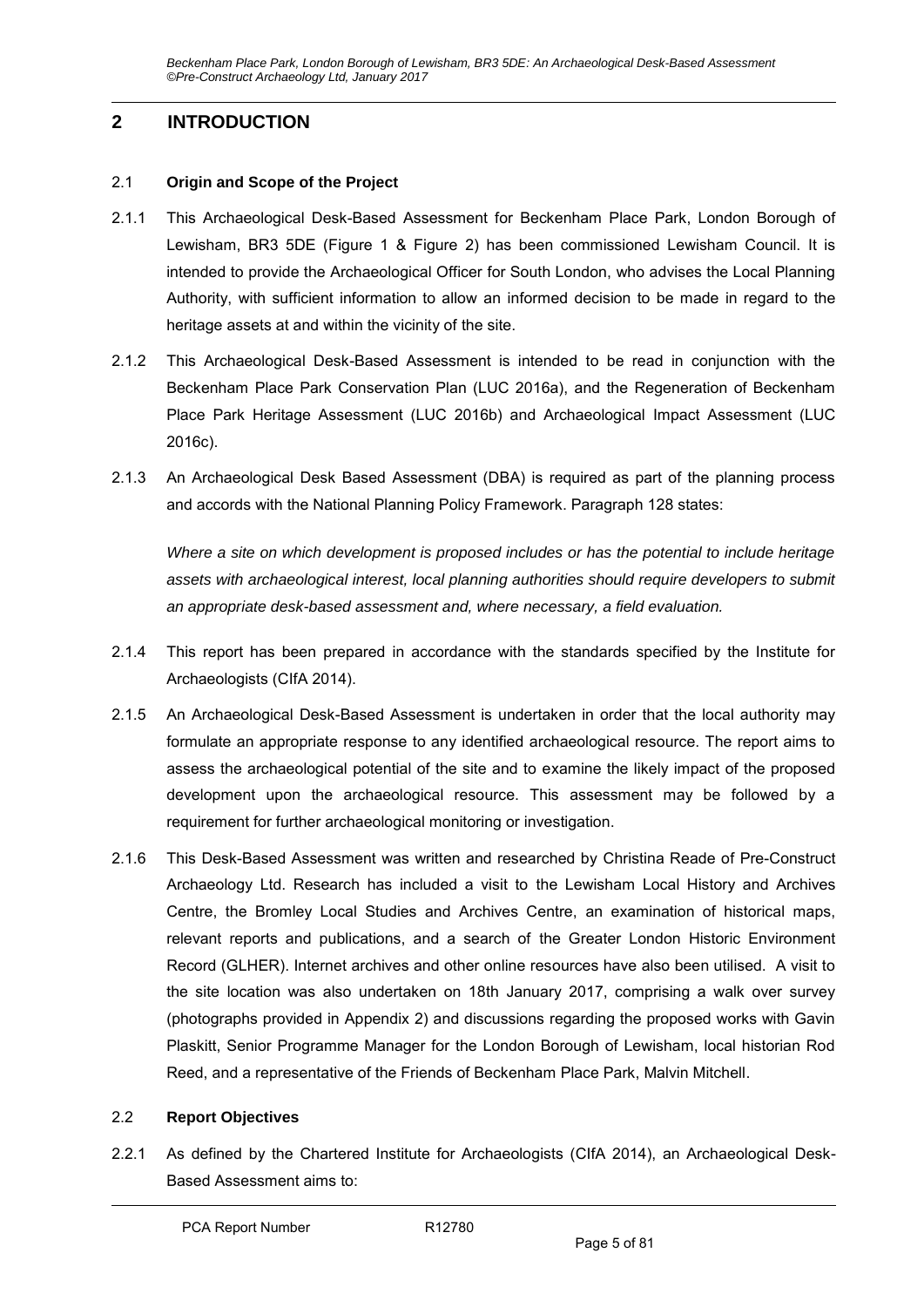*Desk-based assessment will determine, as far as is reasonably possible from existing records, the nature, extent and significance of the historic environment within a specified area. Deskbased assessment will be undertaken using appropriate methods and practices which satisfy the stated aims of the project, and which comply with the Code of conduct and other relevant*  regulations of CIfA. In a development context desk-based assessment will establish the impact of *the proposed development on the significance of the historic environment (or will identify the need for further evaluation to do so), and will enable reasoned proposals and decisions to be made whether to mitigate, offset or accept without further intervention that impact. (CIfA, 2014)* 

2.2.2 A Desk-Based Assessment should consist of:

*An analysis of existing written, graphic, photographic and electronic information in order to identify the likely heritage assets, their interests and significance and the character of the study area, including appropriate consideration of the settings of heritage assets and, in England, the nature, extent and quality of the known or potential archaeological, historic, architectural and artistic interest. Significance is to be judged in a local, regional, national or international context as appropriate.* 

2.2.3 The Desk-Based Assessment is required in order to assess the merit of the archaeological resource and lead towards one or more of the following:

The formulation of a strategy to ensure the recording, preservation, or management of the resource.

The formulation of a strategy for further investigation, whether or not intrusive, where the character and value of the resource is not sufficiently defined to permit a mitigation strategy or other response to be devised.

• The formulation of a proposal for further archaeological investigation within a programme of research.

2.2.4 The degree to which archaeological deposits survive on site will depend upon previous land-use and so consideration is given to the destructive effect of past and present activity from a study of the information available. In order that the appropriate archaeological response may be identified the impact of the proposed development is also considered.

### 2.3 **Methodology**

- 2.3.1 The **potential** for surviving archaeological evidence at the site is expressed in this report as ranging between the scales of:
	- **High**: The available evidence suggests a high likelihood for past activity within the site and a strong potential for archaeological evidence to survive intact or reasonably intact;
	- **Medium**: The available evidence suggests a reasonable likelihood for past activity within the site and a potential that archaeological evidence may survive although the nature and extent of survival is not thought to be significant;
	- **Low**: The available evidence suggests archaeological evidence of significant activity is unlikely to survive within the site, although some minor land-use may have occurred.
	- **Uncertain: Insufficient information to assess.**
- 2.3.2 Buried archaeological evidence cannot be 100% identified during a Desk-Based Assessment.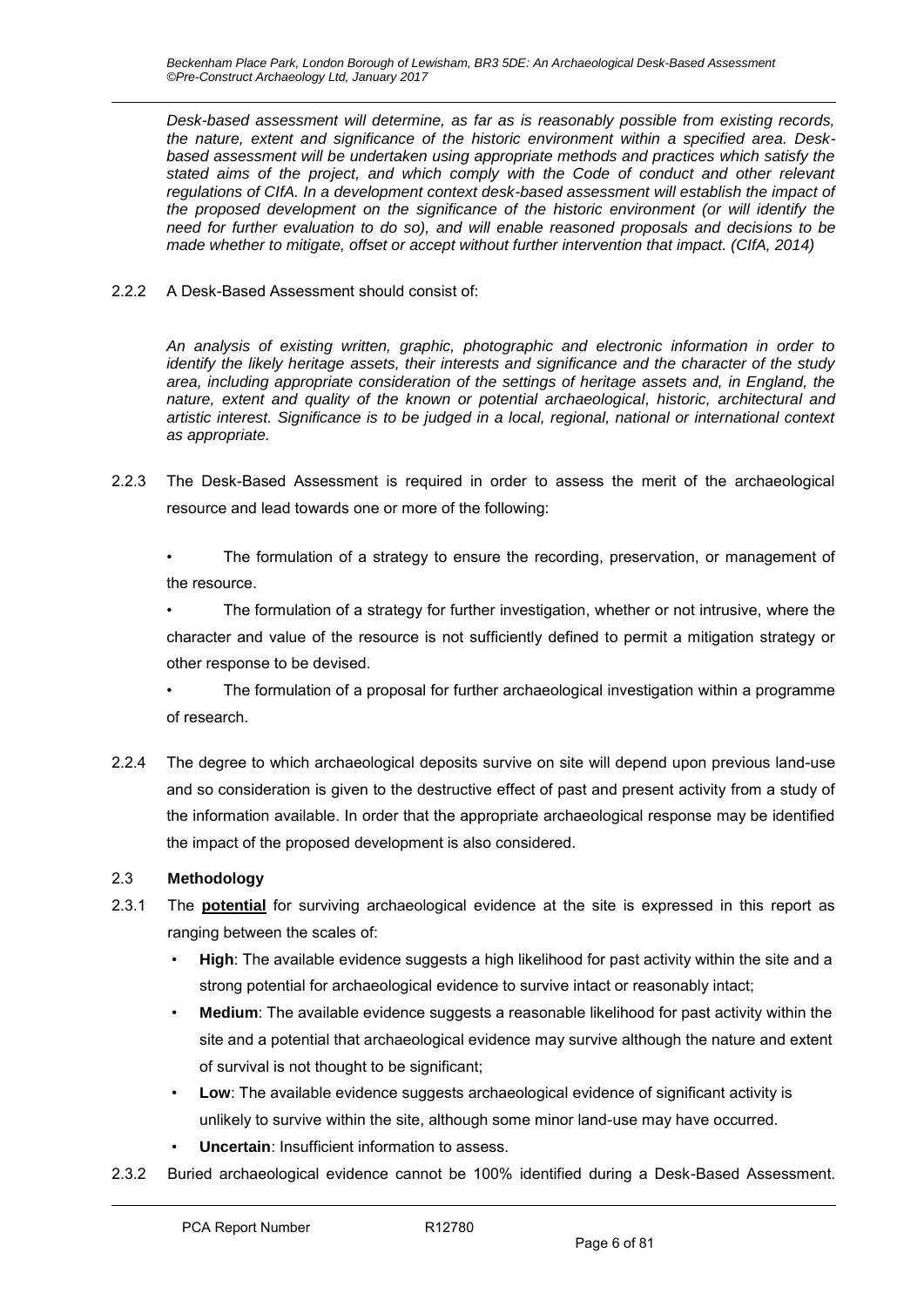The assessed potential is based on available evidence but the physical nature and extent of any archaeological resource surviving within the site cannot be confirmed without detailed information on the below ground deposits or results of on-site fieldwork.

- 2.3.3 Where potential or known heritage assets are identified, the heritage **significance** of such assets is determined by reference to existing designations where available. For previously unidentified sites where no designation has been assigned, an estimate has been made of the likely historic, artistic or archaeological importance of that resource based on professional knowledge and judgement.
	- **NATIONAL**: The highest status of asset, e.g. Scheduled Monuments (or undesignated assets of schedulable quality and importance), Grade I and Grade II\* Listed Buildings. Well preserved historic landscape, whether inscribed or not, with exceptional coherence, time depth, or other critical factor(s).
	- **REGIONAL**: Designated or undesignated archaeological sites; well preserved structures or buildings of historical significance, historic landscapes or assets of a reasonably defined extent and significance, or reasonable evidence of occupation / settlement, ritual, industrial activity etc. Examples may include burial sites, deserted medieval villages, Roman roads and dense scatter of finds.
	- **LOCAL**: Undesignated sites with some evidence of human activity but which are in a fragmentary or poor state, or assets of limited historic value but which have the potential to contribute to local research objectives, structures or buildings of potential historical merit. Examples include sites such as historic field systems and boundaries, agricultural features such as ridge and furrow, ephemeral archaeological evidence etc.
	- **NEGLIGIBLE**: Historic assets with very little or no surviving archaeological interest or buildings and landscapes of no historical significance. Examples include destroyed antiquities, buildings of no architectural merit, or relatively modern landscape features such as quarries, field boundaries, drains and ponds etc.
	- **UNKNOWN:** Insufficient information exists to assess the importance of a feature (e.g. unidentified features on aerial photographs).
- 2.3.4 Adjustments to the above classification are occasionally made, where appropriate; for some types of finds or sites where there is no consistent value and the importance may vary from local to national. Levels of importance for any such areas are generally assigned on an individual basis, based on professional judgement and advice.
- 2.3.5 The expected magnitude of the **impact** of the proposed development works is determined by identifying the level of effect from the proposed development upon the 'baseline' conditions of the site and the heritage resource identified in the assessment. This effect can be either adverse (negative) or beneficial (positive). In certain cases, it is not possible to confirm the magnitude of impact upon a heritage resource, especially where anticipated buried deposits exist. In such circumstances a professional judgement is applied. The magnitude of impact are assessed using the following criteria.
- 2.3.6 For adverse (negative) impact: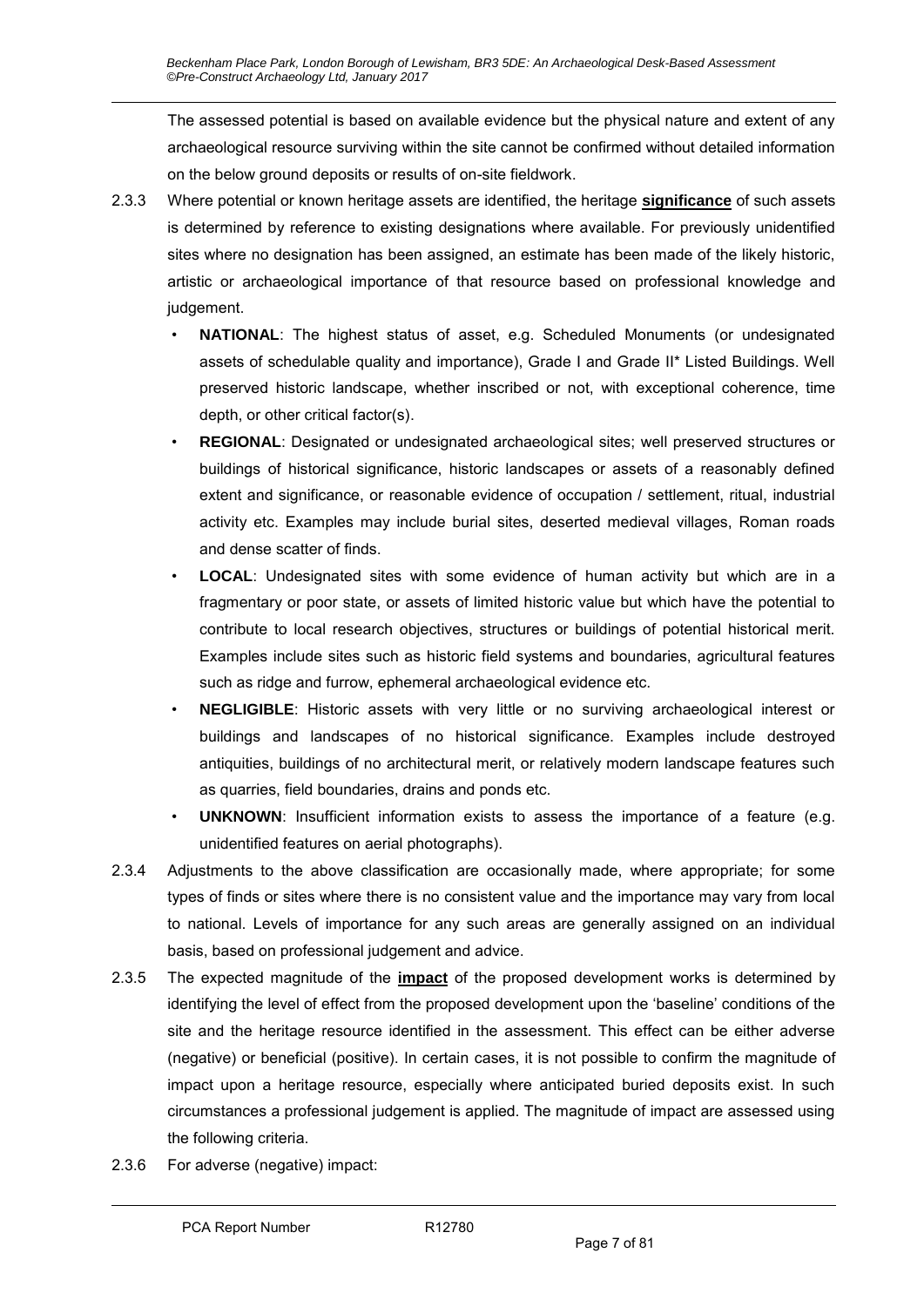- **HIGH**: Substantial impacts fundamentally changing the baseline condition of the receptor, leading to total or considerable alteration of character or setting – e.g. complete or almost complete destruction of the archaeological resource; dramatic visual intrusion into a historic landscape element; adverse change to the setting or visual amenity of the feature/site; significant increase in noise or changes in sound quality; extensive changes to use or access. Substantial harm to or loss of a grade II listed building, park or garden. Substantial harm to or loss of designated heritage assets of the highest significance, notably scheduled monuments, protected wreck sites, battlefields, grade I and II\* listed buildings, grade I and II\* registered parks and gardens, and World Heritage Sites,
- **MEDIUM:** Impacts changing the baseline condition of the receptor materially but not entirely, leading to partial alteration of character or setting  $-$  e.g. a large proportion of the archaeological resource damaged or destroyed; visual intrusion into key aspects of the historic landscape; and changes in noise levels or use of a site that would result in detrimental changes to historic landscape character.
- **LOW**: Detectable impacts which alter the baseline condition of the receptor to a small degree; e.g. a small proportion of the surviving archaeological resource is damaged or destroyed; minor severance, change to the setting or structure or increase in noise; and limited encroachment into character of a historic landscape.
- **NEGLIGIBLE**: Barely distinguishable adverse change from baseline conditions, where there would be very little appreciable effect on a known site, possibly because of distance from the development, method of construction or landscape or ecological planting, that are thought to have no long term effect on the historic value of a resource.
- 2.3.7 For beneficial (positive) impact:
	- **NEGLIGIBLE**: Barely distinguishable beneficial change from baseline conditions, where there would be very little appreciable effect on a known site and little long term effect on the historic value of a resource.
	- **LOW**: Minimal enhancement to key historic landscape elements, parcels or components, such as limited visual improvements or reduction in severance; slight changes in noise or sound quality; minor changes to use or access; resulting in a small improvement in historic landscape character.
	- **MEDIUM**: Changes to key historic elements resulting in welcome changes to historic landscape character. For example, a major reduction of severance or substantial reductions in noise or disturbance such that the value of known sites would be enhanced.
	- **HIGH**: Positive changes to most or all key historic landscape elements, parcels or components; visual changes to many key aspects of the historic landscape; significant decrease in noise or changes in sound quality; changes to use or access; resulting in considerable welcome changes to historic landscape character.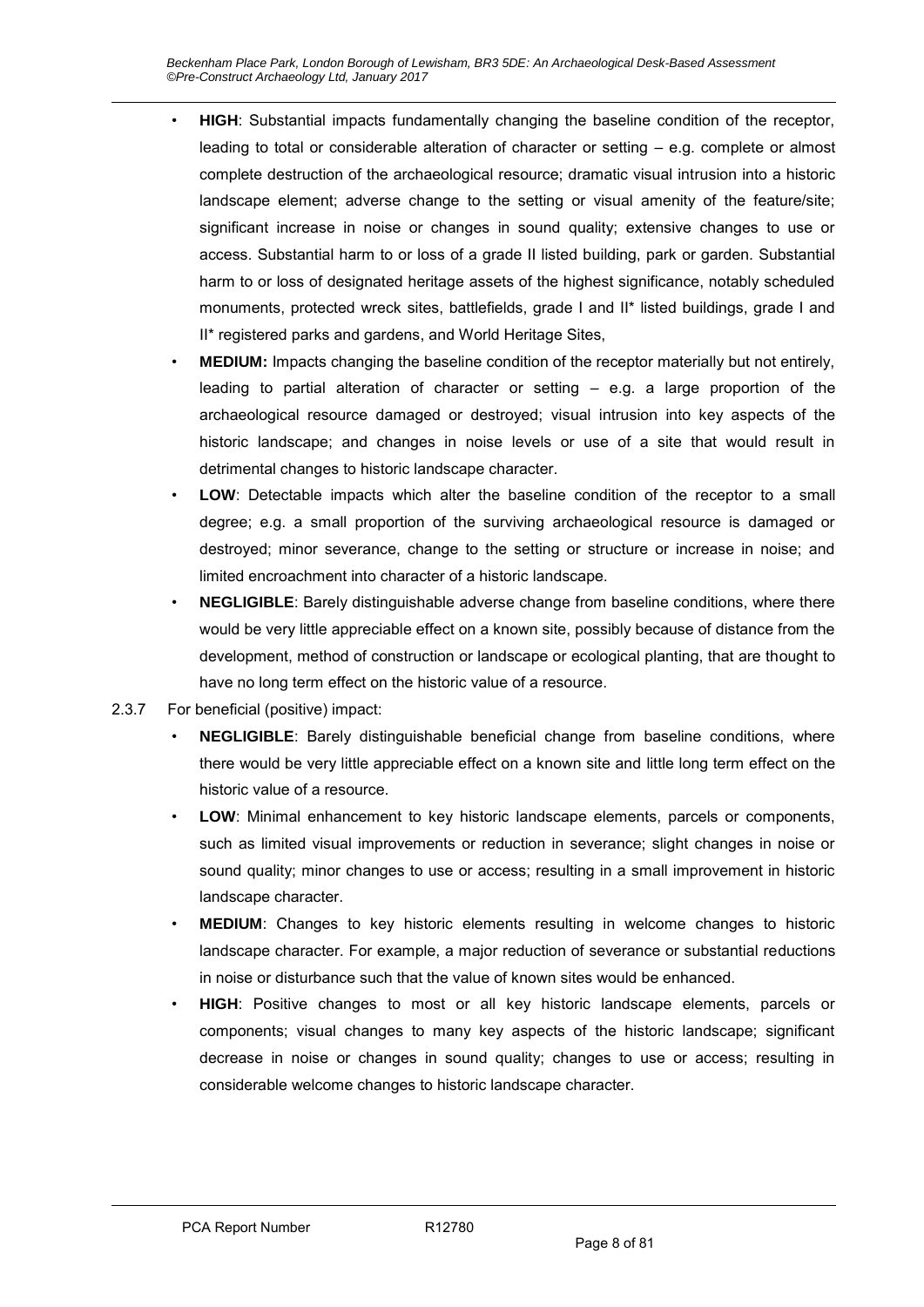# **3 THE SITE AND PROPOSED SCHEME**

#### 3.1 **The Site**

- 3.1.1 The proposed development site comprises an irregular shaped plot of land within Beckenham Place Park. The current phase of regeneration is bounded to the east by the railway line running from Ravensbourne Station at the south end of the park along Crab Hill, to Beckenham Hill Station at the north just off of Beckenham Hill Road. The southern boundary of the development site parallels the current boundary of the Borough of Lewisham, with Beckenham Hill Road defining the northwestern boundary (Figure 2). The estate grounds as a whole are centred at TQ 38308 70762 and cover approximately 98.5ha; the current proposed development site covers approximately 70ha within this.
- 3.1.2 Beckenham Place Park is a former landed estate developed during the mid-18th century. The southern portion, that area that was previously within the London Borough of Bromley, is a designated Conservation Area and the entirety of the parkland is an Archaeological Priority Area. Furthermore, there are a number of designated built heritage assets on the site including the Grade II listed Stable Block, outbuildings and garden walls, and the North and South lodges, and the Grade II\* listed Beckenham Place Mansion.
- 3.1.3 The site has been in use predominantly as a golf course since 1907. The expansion and alteration works that have been undertaken since that time have impacted upon the remnant medieval field system and has resulted in the loss of 18th-century parkland features including individual trees and the infilling of the lake.

#### 3.2 **The Proposed Scheme**

- 3.2.1 A summary of the restoration proposals includes:
	- removal of the golf course and 20th-century additions
	- recreation of the 18th century lake within the original footprint
	- creation of a network of surfaces footpaths, involving resurfacing old paths and integrating new ones
	- planting parkland trees in order to restore the earlier parkland landscape
	- changes to grassland management through relaxation of the regimes associated with the golf course and the establishment of longer grassland areas including managed meadows
	- removal of the car park adjacent to the Grade II\* listed Beckenham Place Mansion and the creation of a new car parking area adjacent to the proposed visitor hub at the homesteads.
- 3.2.2 It may be expected that the works which involve more significant ground works, such as the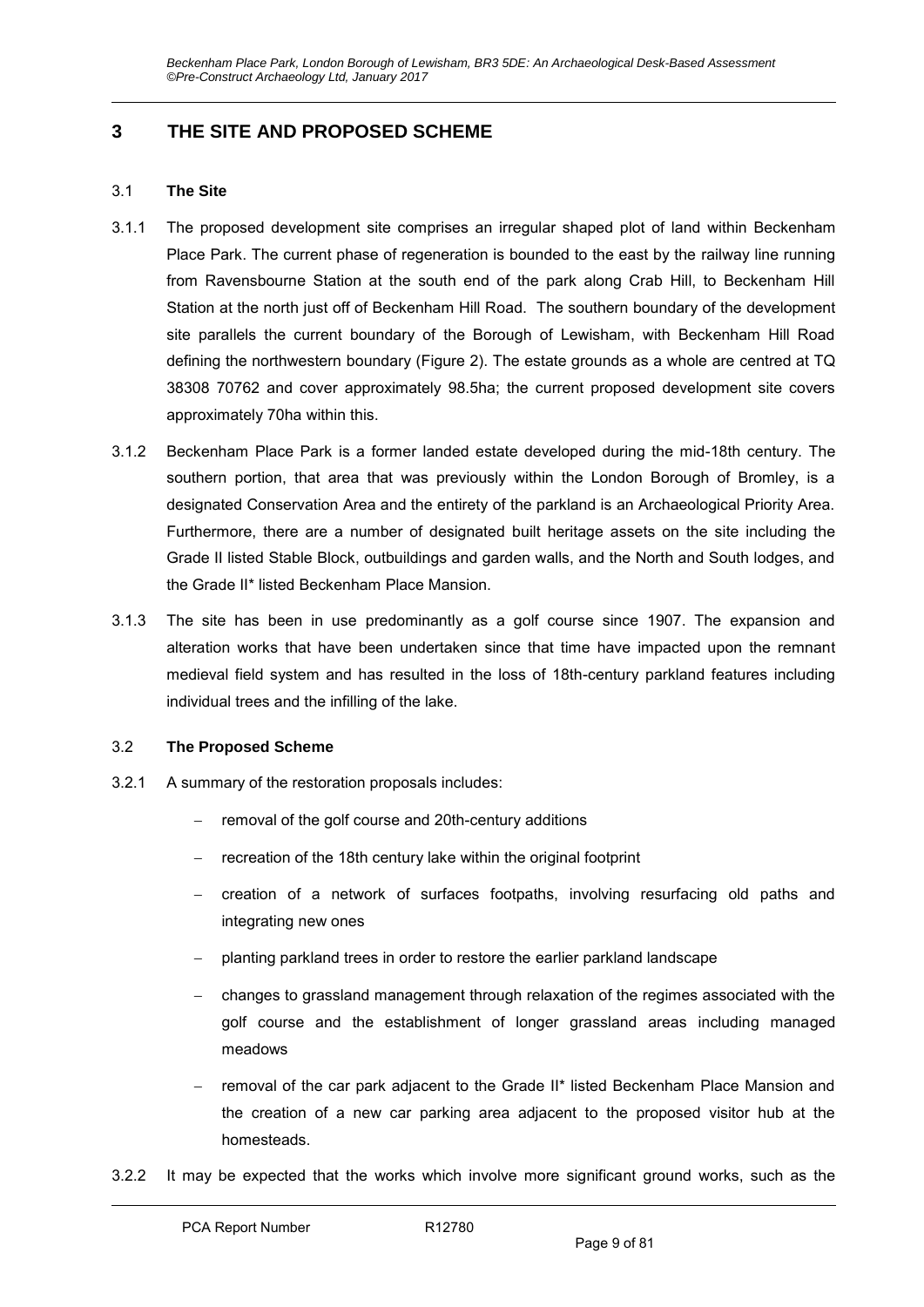creation of the car park and restoration of the lake, may impact upon any surviving archaeological horizons. Furthermore, it can be anticipated that additional works associated with the regeneration programme, including generalised landscaping and the necessity for heavy machinery on site, will also risk impacting upon any surviving archaeological features or horizons.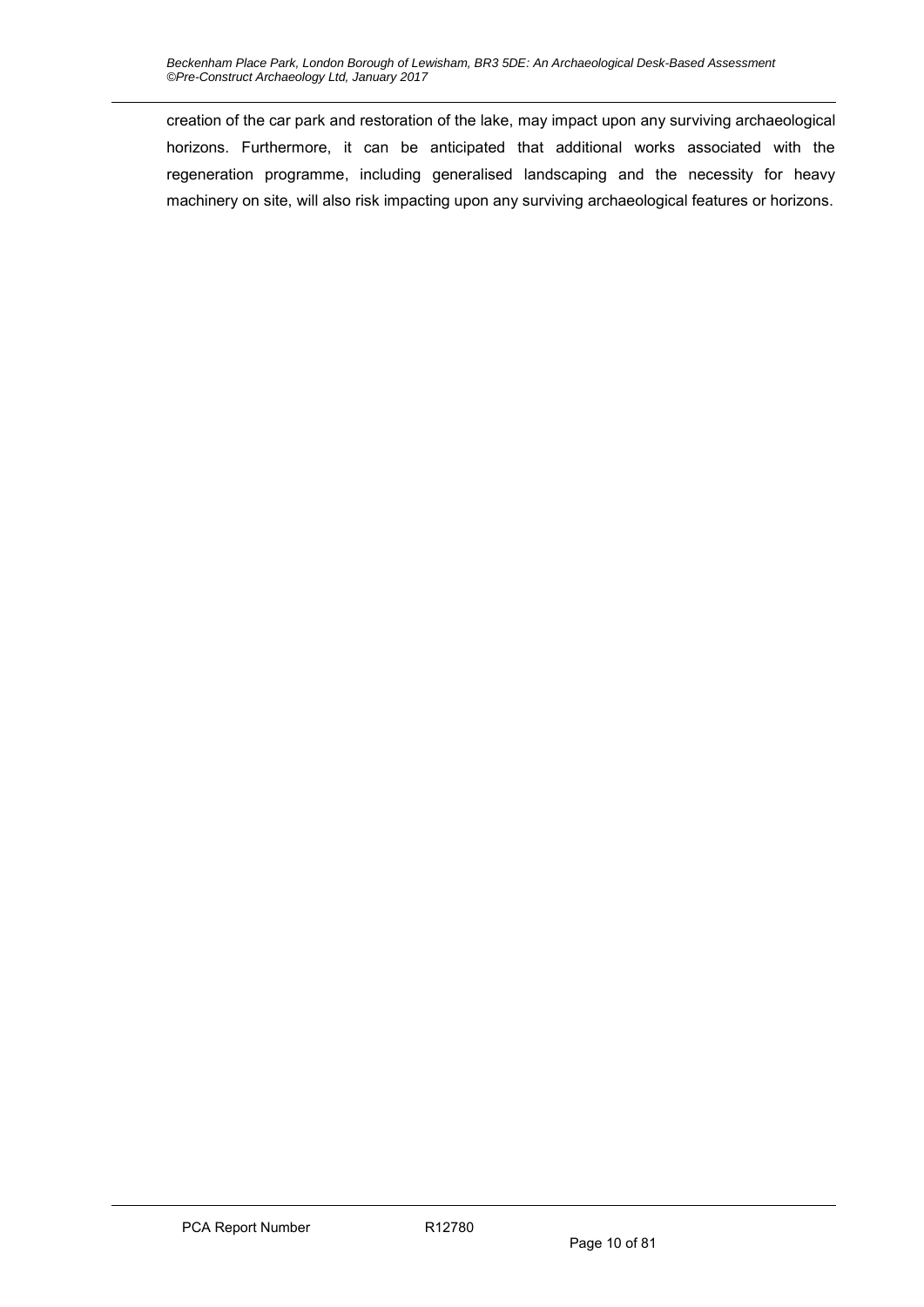# **4 PLANNING BACKGROUND**

#### 4.1 **National Policy: National Planning Policy Framework**

- 4.1.1 In March 2012, the government published the National Planning Policy Framework (NPPF), which replaces national policy relating to heritage and archaeology (Planning Policy Statement 5: Planning for the Historic Environment).
- 4.1.2 Section 12 of the NPPF, entitled Conserving and Enhancing the Historic Environment provides guidance for planning authorities, property owners, developers and others on the conservation and investigation of heritage assets. Overall, the objectives of Section 12 of the NPPF can be summarised as seeking the:
	- Delivery of sustainable development
	- Understanding the wider social, cultural, economic and environmental benefits brought by the conservation of the historic environment
	- Conservation of England's heritage assets in a manner appropriate to their significance, and
	- Recognition of the contribution that heritage assets make to our understanding of the past.
- 4.1.3 Section 12 of the NPPF recognises that intelligently managed change may sometimes be necessary if heritage assets are to be maintained for the long term. Paragraph 128 states that planning decisions should be based on the significance of the heritage asset, and that level of detail supplied by an applicant should be proportionate to the importance of the asset and should be *no more than sufficient* to review the potential impact of the proposal upon the significance of that asset.
- 4.1.4 *Heritage Assets* are defined in Annex 2 of the NPPF as: a building, monument, site, place, area or landscape positively identified as having a degree of significance meriting consideration in planning decisions. They include designated heritage assets (as defined in the NPPF) and assets identified by the local planning authority during the process of decision-making or through the plan-making process.
- 4.1.5 Annex 2 also defines *Archaeological Interest* as a heritage asset which holds or potentially could hold evidence of past human activity worthy of expert investigation at some point. Heritage assets with archaeological interest are the primary source of evidence about the substance and evolution of places, and of the people and cultures that made them.
- 4.1.6 A *Designated Heritage Asset*  comprises a: World Heritage Site, Scheduled Monument, Listed Building, Protected Wreck Site, Registered Park and Garden, Registered Battlefield or Conservation Area.
- 4.1.7 *Significance* is defined as: The value of a heritage asset to this and future generations because of its heritage interest. This interest may be archaeological, architectural, artistic or historic.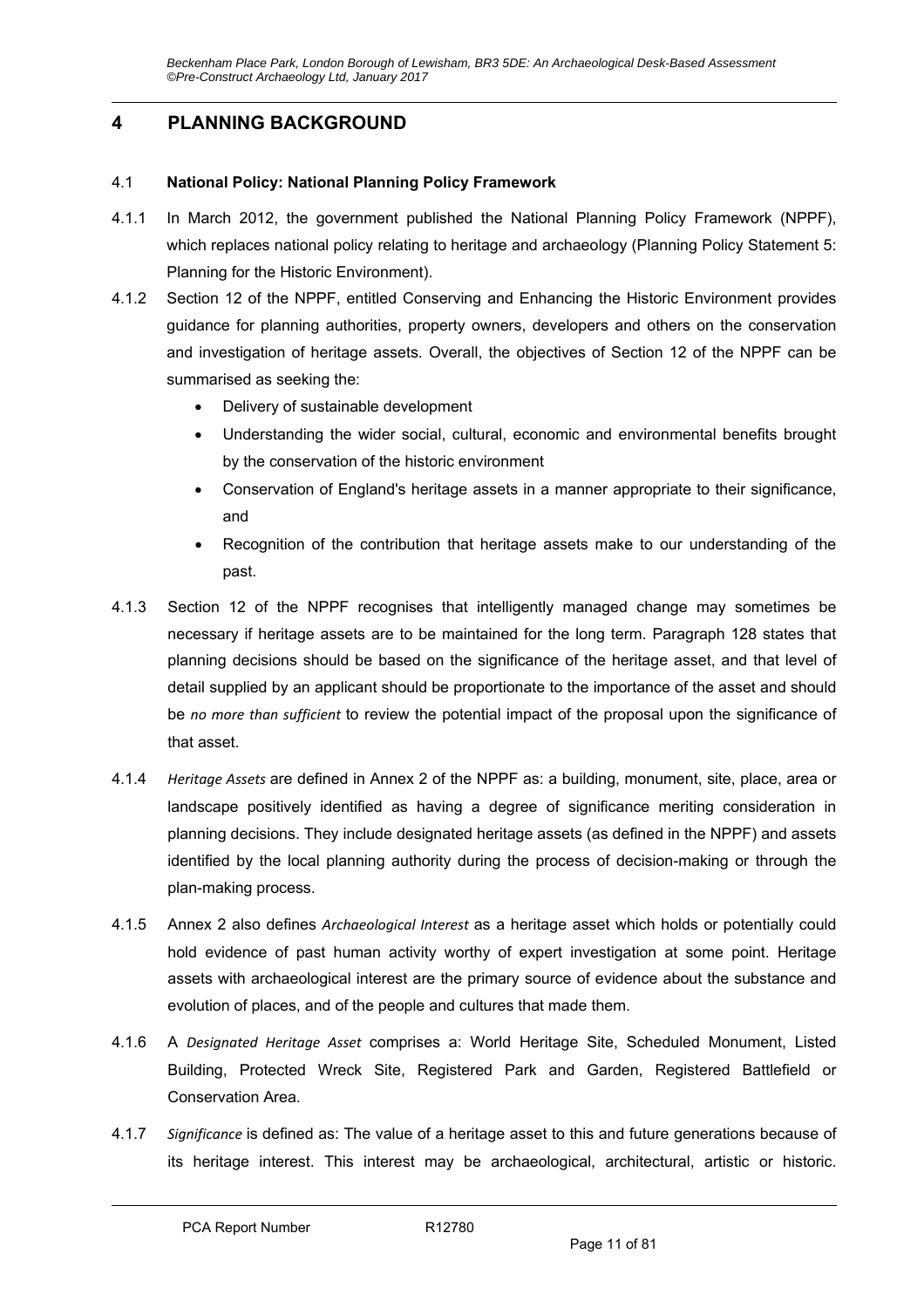Significance derives not only from a heritage asset's physical presence, but also from its setting.

- 4.1.8 In short, government policy provides a framework which:
	- Protects nationally important designated Heritage Assets (which include World Heritage Sites, Scheduled Ancient Monuments, Listed Buildings, Protected Wreck Sites, Registered Parks and Gardens, Registered Battlefields or Conservation Areas)
	- Protects the settings of such designations
	- In appropriate circumstances seeks adequate information (from desk based assessment and field evaluation where necessary) to enable informed decisions
	- Provides for the excavation and investigation of sites not significant enough to merit in‐ situ preservation
- 4.1.9 In considering any planning application for development, the planning authority will be mindful of the framework set by government policy, in this instance the NPPF, by current Development Plan Policy and by other material considerations.

#### 4.2 **Regional Policy: The London Plan**

4.2.1 The London Plan, first published July 2011, updated March 2016, includes the following policy regarding the historic environment in central London, which should be implemented through the Local Development Framework (LDF) being compiled at the Borough level:

#### **Historic environment and landscapes**

#### **POLICY 7.8 HERITAGE ASSETS AND ARCHAEOLOGY**

#### *Strategic*

- *A London's heritage assets and historic environment, including listed buildings, registered historic parks and gardens and other natural and historic landscapes, conservation areas, World Heritage Sites, registered battlefields, scheduled monuments, archaeological remains and memorials should be identified, so that the desirability of sustaining and enhancing their significance and of utilising their positive role in place shaping can be taken into account.*
- *B Development should incorporate measures that identify, record, interpret, protect and, where appropriate, present the site's archaeology.*

#### *Planning decisions*

- *C Development should identify, value, conserve, restore, re-use and incorporate heritage assets, where appropriate.*
- *D Development affecting heritage assets and their settings should conserve their significance, by being sympathetic to their form, scale, materials and architectural detail.*
- *E New development should make provision for the protection of archaeological resources, landscapes and significant memorials. The physical assets should, where possible, be made available to the public on-site. Where the archaeological asset or memorial cannot be preserved or managed on-site, provision must be made for the investigation, understanding, recording, dissemination and archiving of that asset.*

#### *LDF preparation*

*F Boroughs should, in LDF policies, seek to maintain and enhance the contribution of built, landscaped and buried heritage to London's environmental quality, cultural identity and economy as part of managing London's ability to accommodate change*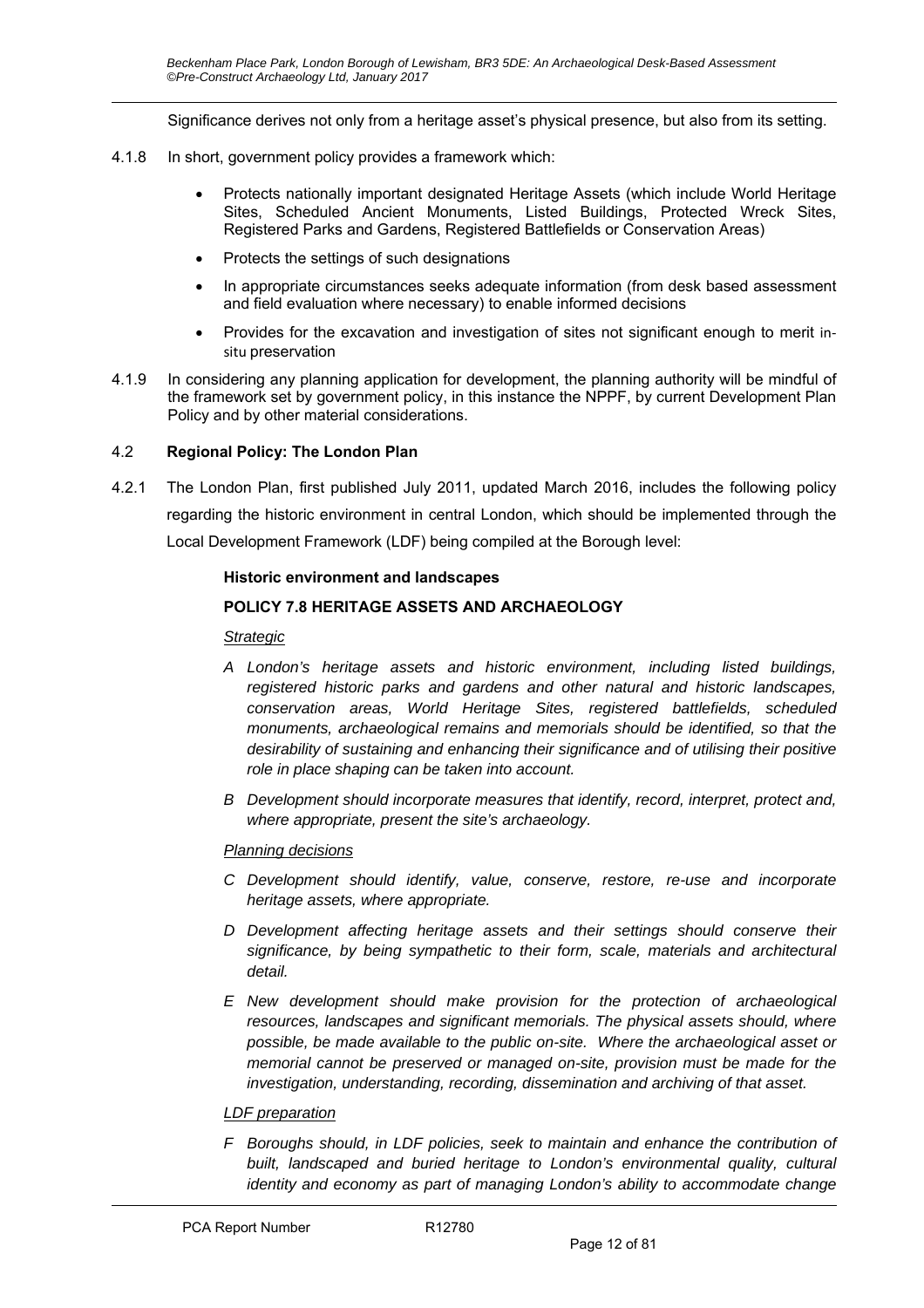*and regeneration.* 

*G Boroughs, in consultation with English Heritage, Natural England and other relevant statutory organisations, should include appropriate policies in their LDFs for identifying, protecting, enhancing and improving access to the historic environment and heritage assets and their settings where appropriate, and to archaeological assets, memorials and historic and natural landscape character within their area.* 

#### 4.3 **Local Policy: Archaeology in Lewisham**

- 4.3.1 The local planning authority responsible for the study site is the London Borough of Lewisham. A new Local Plan for the Borough is currently being prepared, however the previous Lewisham Unitary Development Plan (2004) has been superseded. The current Local Development Framework for Lewisham primarily comprises the London Plan, the Lewisham Core Strategy (2011), the Site Allocations Local Plan, the Lewisham Town Centre Local Plan and the Development Management Local Plan.
- 4.3.2 (2011), is gradually being replaced with new Local Development Framework policies. Consultation on a first draft of The New Southwark Plan, including a review of The Southwark Plan and the Core Strategy, took place between the 31st of October 2014 and the 6th of March 2015 and it is intended that the New Plan should be adopted by December 2017.
- 4.3.3 The Core Strategy (2011) sets out the overarching policies for directing and managing development, including how this related to heritage assets. The Core Strategy Vision for Lewisham states in Objective 10 that 'local, including historic, character will be at the heart of new design' and that the borough's heritage assets will be preserved and enhanced. The high-level objectives and spatial strategies of the Core Strategy set out how this vision will be achieved through protecting local character, heritage assets and their settings and managing growth and development by applying spatial policies appropriate to the locality
- 4.3.4 The Core Strategy also includes the following policy regarding heritage assets:

#### **Core Strategy Policy 16**

#### *Conservation areas, heritage assets and the historic environment*

*The Council will ensure that the value and significance of the borough's heritage assets and their settings, which include the Maritime Greenwich World Heritage Site, conservation areas, listed buildings, archaeological remains, registered historic parks and gardens and other non designated assets such as locally listed buildings, will continue to be monitored, reviewed, enhanced and conserved according to the requirements of government planning policy guidance, the London Plan policies, local policy and English Heritage best practice.* 

*The Council will work with its partners, including local communities, to ensure that the borough's heritage assets and those yet to be identified will be valued positively and considered as central to the regeneration of the borough as detailed in the Core Strategy spatial policies.* 

*The World Heritage Site buffer zone for the Maritime Greenwich World Heritage Site is identified on the Proposals Map (see also Core Strategy Policy 18). The Council will ensure that its Outstanding Universal Value, integrity and authenticity will be protected and enhanced and will ensure the implementation of the World Heritage Site Master Plan.* 

*The Council will continue to review its conservation areas, designating new ones and preparing associated management plans and policies to conserve their character*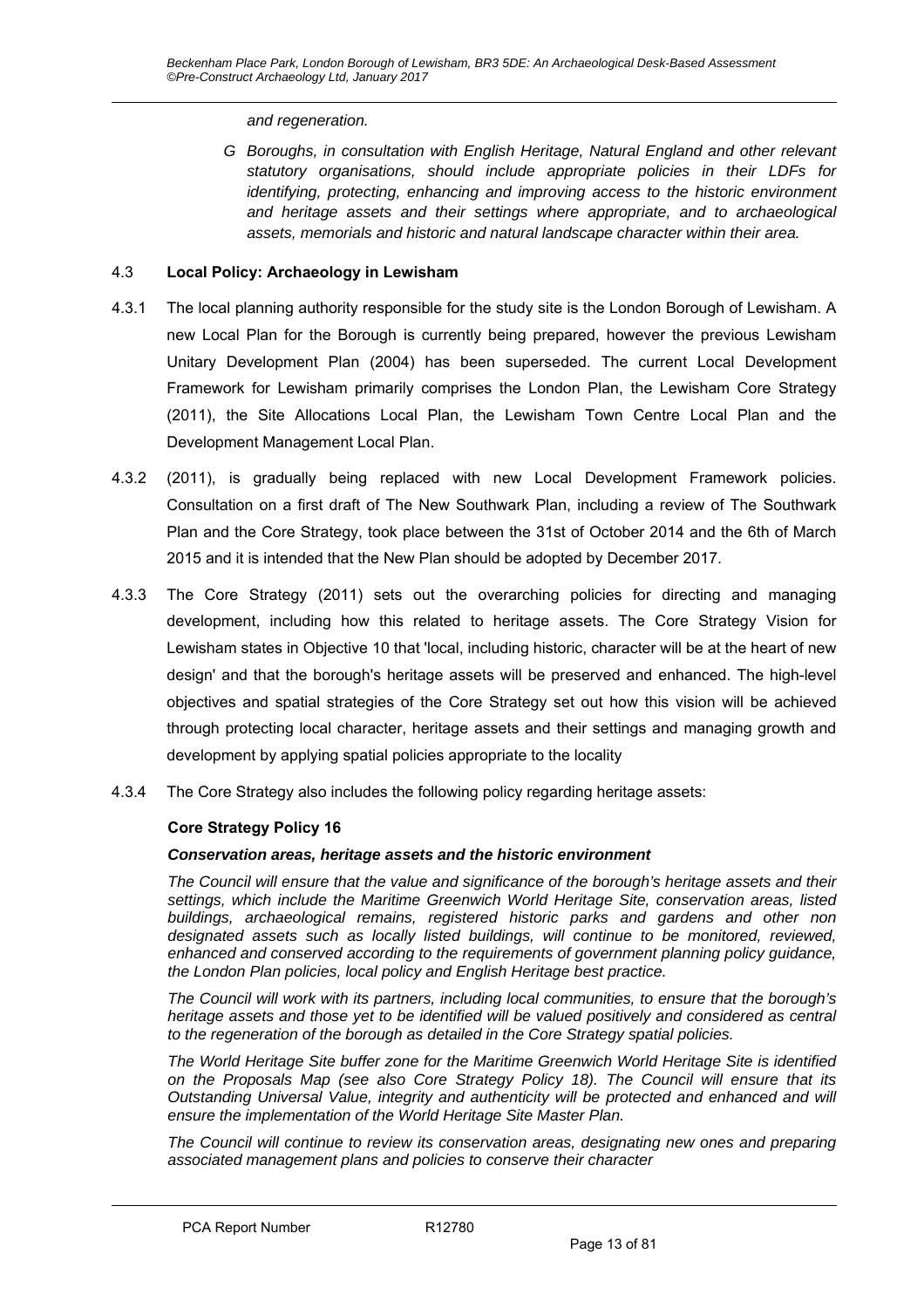4.3.5 The Development Management Local Plan (2014) includes the following policies regarding designated (DM Policy 36) and non designated (DM Policy 37) heritage assets:

#### **DM Policy 36**

**New development, changes of use and alterations affecting designated heritage assets and their setting: conservation areas, listed buildings, schedule of ancient monuments and registered parks and gardens** 

#### **A. General principles**

1. For development proposals affecting heritage assets the Council will require a statement that describes the significance of the asset and its setting, and an assessment of the impact on that significance.

2. Where the significance of an asset may be harmed or lost through physical alteration or destruction, or development within its setting, the Council will require clear and convincing justification. The Council will consider the wider public benefits which may flow from the development where these are fully justified in the impact assessment.

3. The Council encourages the adaptation of historic buildings to improve energy efficiency in line with the detailed guidance provided by English Heritage. Careful consideration should be given to the most appropriate options for insulation, power use and power generation. Intrusive interventions, such as externally mounted micro-generation equipment or external wall insulation, should be avoided where these would unacceptably alter the character and appearance of the heritage asset. The Council encourages the retention and thermal upgrading of historic windows.

#### **B. Conservation areas**

4. The Council, having paid special attention to the special interest of its Conservation Areas, and the desirability of preserving or enhancing their character or appearance, will not grant planning permission where:

a. new development or alterations and extensions to existing buildings is incompatible with the special characteristics of the area, its buildings, spaces, settings and plot coverage, scale, form and materials

b. development, which in isolation would lead to less than substantial harm to the building or area, but cumulatively would adversely affect the character and appearance of the conservation area

c. development adjacent to a Conservation Area would have a negative impact on the significance of that area.

5. The Council will encourage the reinstatement or require the retention of architectural and landscaping features, such as front gardens and boundary walls, important to an area's character or appearance, if necessary by the use of Article 4 Directions.

6. The Council will require bin stores and bike sheds to be located at the side or rear of properties where a front access to the side and rear exists.

#### **C. Listed buildings**

7. In order to ensure the conservation of Listed Buildings the Council will:

a. only grant consent for alterations and extensions to Listed Buildings which relate sensitively to the building's significance and sustain and enhance its significance and integrity

b. have special regard to the desirability of preserving the setting of Listed Buildings in considering any application in their vicinity, and consider opportunities for new development within the setting to enhance or better reveal the significance of the asset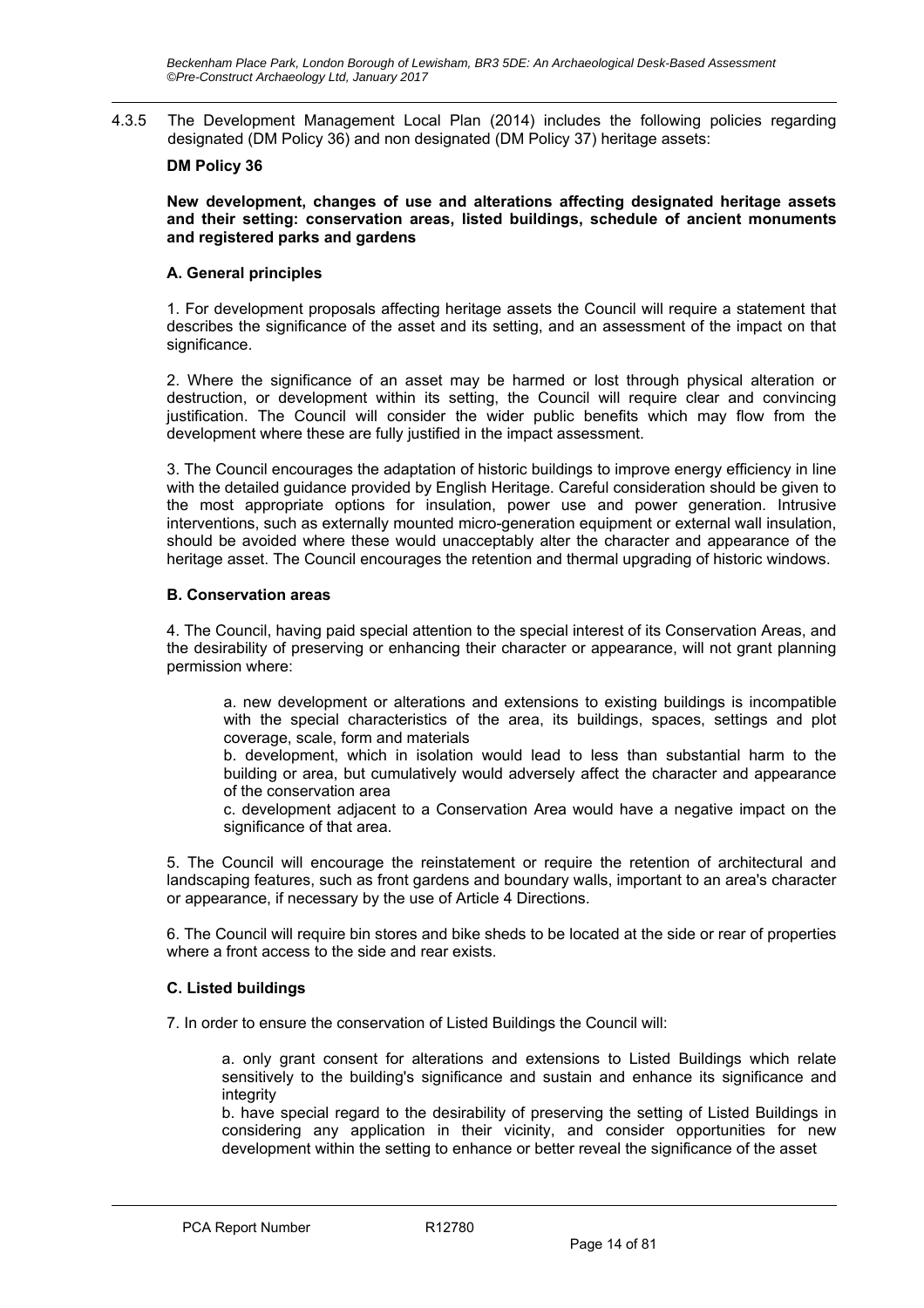c. use its powers under Sections 47, 48 and 54 of the Planning (Listed Buildings and Conservation Areas) Act 1990, to ensure that Listed Buildings are maintained to a reasonable standard.

8. When considering applications for change of use of Listed Buildings, the Council will consider the contribution of the existing use and the impact of any proposed new use to the significance and long-term viability of the historic building. The Council will seek to ensure that the building is put into an optimum viable use i.e. the one that causes least harm to the significance of the building, not just through initial changes but also as a result of subsequent wear and tear or any likely future changes. The implications of complying with Building Regulations, such as fire escapes, will be taken into account prior to determining applications for change of use.

#### **D. Scheduled Monuments and Registered Parks and Gardens**

9. Scheduled Monuments will be protected and preserved in accordance with Government regulation. Where the site or setting is adversely affected planning permission will be refused.

10. When considering the impact of a development proposal on Registered Parks and Gardens, or on their settings, the Council will consider that any loss or substantial harm to these assets will be in wholly exceptional circumstances. The Council will apply the provision in point 2 of the above policy to the assets.

#### **DM Policy 37**

#### **Non designated heritage assets including locally listed buildings, areas of special local character and areas of archaeological interest**

#### **A. General principles**

1. The Council will protect the local distinctiveness of the borough by sustaining and enhancing the significance of non-designated heritage assets.

2. Development proposals affecting non-designated heritage assets should be accompanied by a heritage statement proportionate to the significance of the asset and which justifies the changes to the asset.

3. Non-designated heritage assets may be identified during the development management process.

#### **B. Locally listed buildings**

4. The Council will seek to retain and enhance locally listed buildings and structures and may use its powers to protect their character, significance and contribution made by their setting, where appropriate.

5. The Council will resist the demolition of locally listed buildings and expect applicants to give due consideration to retaining and incorporating them in any new development. C. Areas of special character

6. Development in areas of special local character should sustain and enhance the characteristics that contribute to the special local spatial, architectural, townscape, landscape or archaeological distinctiveness of these areas.

7. The Council will resist demolition of unlisted buildings in areas of special local character where these contribute to architectural and townscape merit and local distinctiveness of the area.

#### 4.4 **Site Specific Constraints**

4.4.1 The proposed development site lies within the Beckenham Place Park Archaeology Priority Area (APA 20) as defined by the London Borough of Lewisham.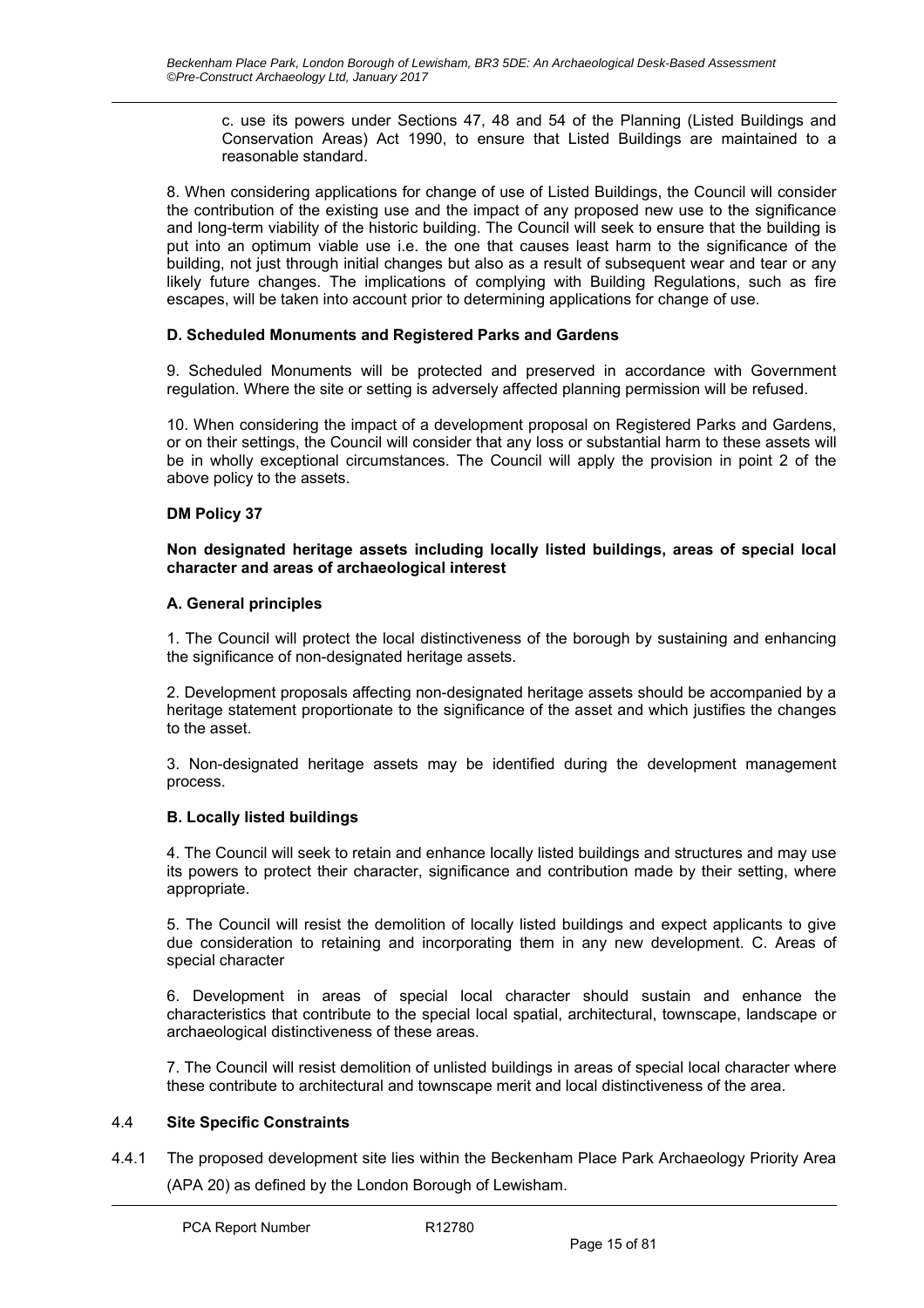- 4.4.2 The proposed development site contains the Beckenham Place Park Conservation Area, which comprises the southern portion of the site. The conservation area focuses on the Grade II\* listed Beckenham Place Mansion and the associated parkland. When designated a conservation area, this part of the park was within the borough of Bromley and included some Victorian houses to the south causing what appears to be a somewhat arbitrary boundary which cuts across the park and includes the mansion but not the homestead.
- 4.4.3 The Stable Block, outbuilding and garden walls and the two North Lodges are Grade II listed structures within the boundary of the proposed development site. The two South Lodges, which are also Grade II listed is now located outside of the study site. The Grade II\* Beckenham Place Park Mansion is also within the boundaries of the proposed development site (Figure 13).
- 4.4.4 No Scheduled Ancient Monuments, Historic Wreck sites or Historic Battlefield designations lie within the vicinity of the study site.

### 4.5 **Site Specific Planning Background**

4.5.1 A planning application will be submitted to the London Borough of Lewisham putting forward the proposed scheme for the regeneration and restoration of Beckenham Place Park, London Borough of Lewisham, BR3 5DE. This report has been produced in order to support the application.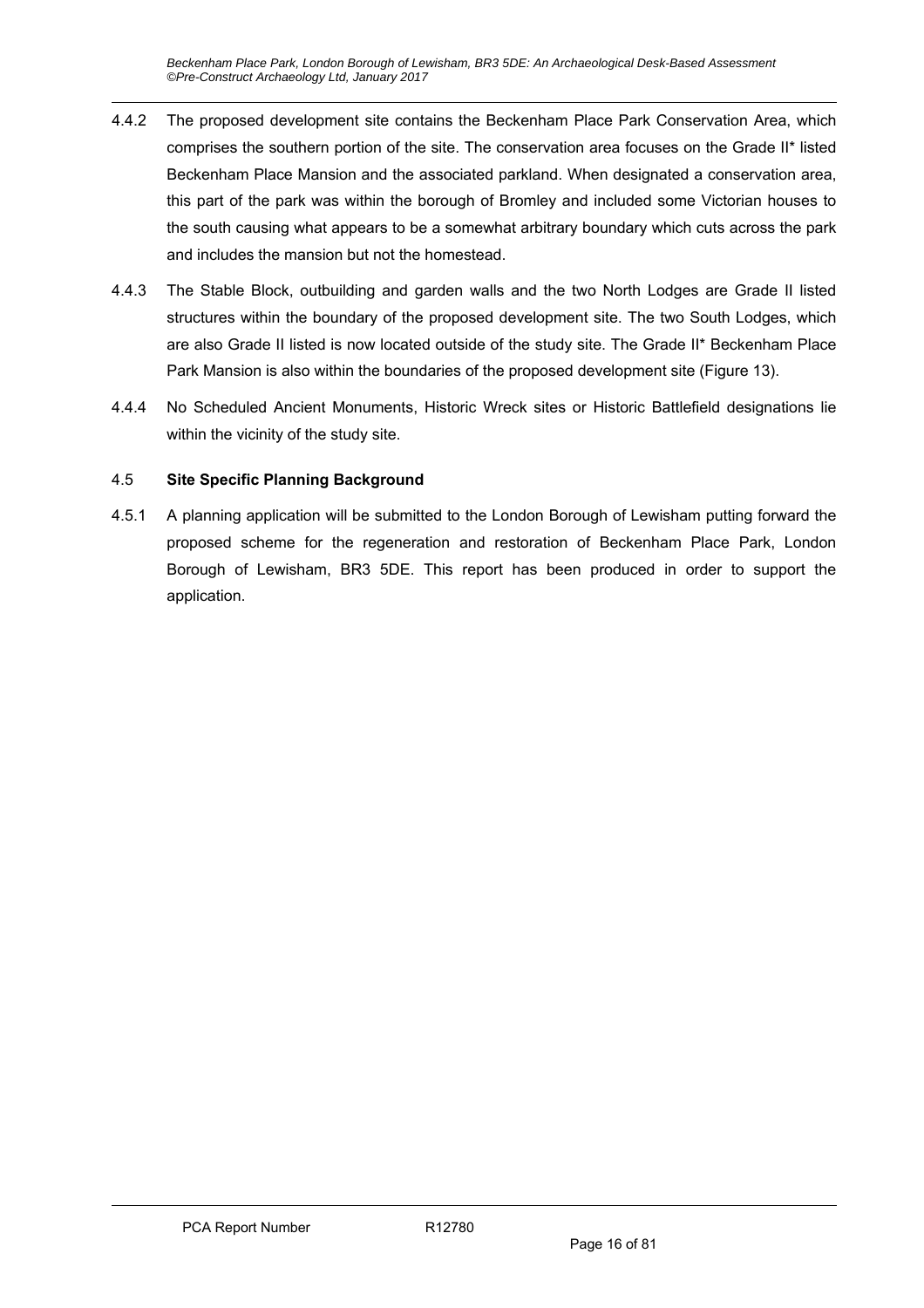# **5 GEOLOGY AND TOPOGRAPHY**

#### 5.1 **Geology**

- 5.1.1 The complex geology of Beckenham Place Park has resulted in a diverse range of habitats. The British Geological survey (http://mapapps.bgs.ac.uk/geologyofbritain/home.html) identifies three Bedrock geologies underlying the proposed development site. The northwest area of the park and a small section in the south lies on the 'London Clay Formation', which is a clay and silt deposit formed in an environment of deep seas 34 to 56 million years ago. The central portion of the park is situated on the underlying 'Harwich Formation' (previously known as the Blackheath Beds) is a sedimentary Bedrock comprising sand and gravel formed in shallow seas formed 34 to 66 million years ago, with bands of 'Lambeth Group' sedimentary clay, silt, and sand formed in an environment dominated by swamps, estuaries and deltas 55 to 66 million years ago.
- 5.1.2 There are also multiple superficial deposit recorded within the study site. The primary superficial geology is 'Head', which comprises clay, silt sand and gravel deposits formed up to 3 million years ago from accumulation of material by downslope movement, such as landslide, debris flow, solifluction, soil creep and hill wash. The eastern portion of the study site is comprised of the Kempton Park Gravel Formation, which is sand and gravel associated with the river terrace deposits of the Ravensbourne. The terrace gravels give rise to well-drained, acidic soils (https://www.lewisham.gov.uk/inmyarea/openspaces/parks/beckenham-placepark/Pages/Geology.aspx [accessed 27/01/17]).
- 5.1.3 No geotechnical data specific to the current scheme was available prior to the production of this report.

#### 5.2 **Topography**

- 5.2.1 The Park is dissected by two valleys running north to south eroded in the past by surface drainage. The hills fall away to the north. The Mansion sits on the westernmost hill, Stumps Hill, overlooking a now largely dry valley. To the south-east the land rises up to Summerhouse Hill Wood before dropping down again to the flood plain of the River Ravensbourne, which drains into the Thames. This gentle, undulating topography adds considerably to the character of the landscape.
- 5.2.2 Beckenham Place Park maintains a semi-rural feel despite its built-up, suburban surroundings. This is in part due to its expansive size, the undulating landscape, and designed vistas. The areas of the park are divided into topographic zones as outlined in the Heritage Statement (LUC 2016b) that include:

 The West Parkland, which comprises 10ha in the western part of the park. It is bounded by Beckenham Hill Road and Stumpshill Wood on the west, and the former park driveway on the east. It represents the area of open parkland that lay to the west of the mansion house. This currently incorporated a fenced in pond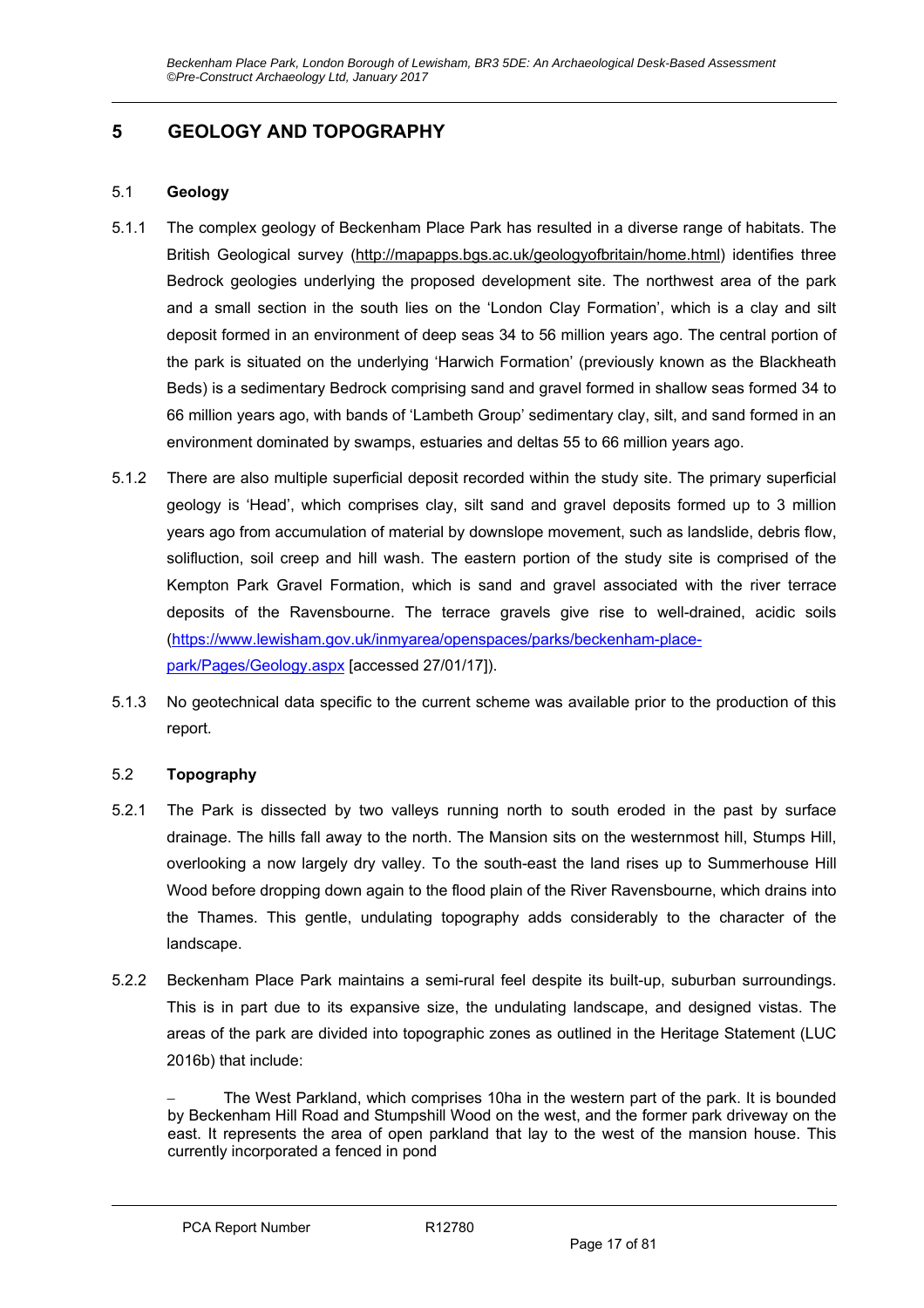The Pleasure Ground, which comprises around 4.5ha in the western centre of the park, currently surrounded by the golf course. It represents the main house, associated buildings, and pleasure grounds. This area is central to the designed landscape around which the views, setting, and access where designed and incorporates the Grade II\* listed mansion and the Grade II listed stable block, outbuildings and remains of the walled garden.

 The East Parkland occupies 27ha in the very centre of the park from the northern extent to the road known as Beckenham Place Park in the south. It represents the main area of open parkland that lay to the east of the mansion house and would have historically included the Home Farm that lay to the north of the Pleasure Grounds, a former watercourse that was dammed to form the artificial lake and now, in part, forms a straightened waterfilled ditch.

 The Ash Plantation, which occupies an area in the centre of the park and along the eastern edge of the current development site boundary. It is bounded on the east by the railway line and is located to the north of Summerhouse Hill Wood. The 18th century lake was largely within this area of the park, it is currently dried up and reduced to an area of wet woodland/alder carr, but is still visible as a sizeable curvilinear depression, both on the ground and in LiDAR data. This area of woodland does not appear to be ancient, but is one of the largest areas of woodland in the park.

 Summerhouse Hill Wood is a 14ha area that extends from the Crab Hill entrance northwestwards towards the centre of the park. It represents the central block of woodland within the former parkland estate. An old dried out pond was identified to the south, and numerous boundary features are still visible including a substantial sunken trackway or Holloway that reflects the line of a field boundary that has persisted since at least 1799.

 Crab Hill Field occupies an area in the southern part of the park, immediately to the south of Summerhouse Hill Wood. It is bounded by Westgate Road to the west and housing to the south. It represents a raised area on the southern periphery of the park, now managed as a hay meadow.

5.2.3 The Ravenbourne River runs roughly north-south in the eastern portion of the park, outside of the current proposed development area.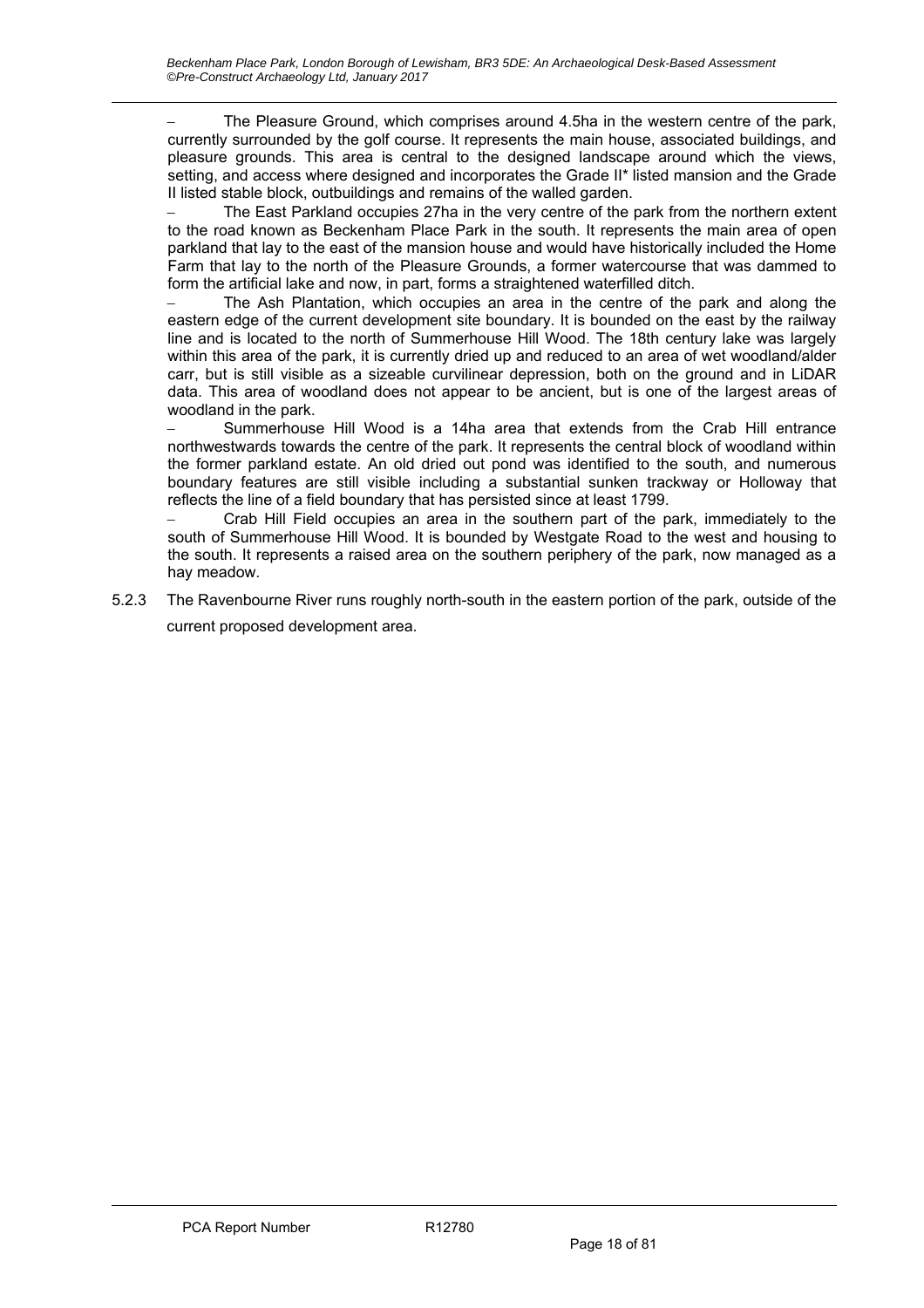# **6 ARCHAEOLOGICAL AND HISTORICAL BACKGROUND**

#### 6.1 **Introduction**

- 6.1.1 In order to assess the archaeological potential of the site an examination of all archaeological entries in the Greater London Historic Environment Record (GLHER) has been made within a 1.5km radius of the study site, centred on NGR TQ 38308 70762 (Figure 13; Appendix 1). GLHER data will be referred to in the following text as (HER Reference: Map Ref).
- 6.1.2 The intention of the GLHER search is to locate known archaeological sites and thus predict and extrapolate the likely archaeological conditions that could be found on the study site. This latter analysis is important, as many entries onto the GLHER result from chance discoveries and are at best a small and unrepresentative sample of the total buried heritage.
- 6.1.3 This information is supplemented by other archaeological, documentary, and cartographic sources and significant reference is made to the Beckenham Place Park Conservation Plan (2016a). Future archaeological investigation within the proposed study area and/or further research may result in a significant change to the baseline data, which then in turn, may greatly affect the archaeological potential of the proposed development site.

#### 6.2 **Prehistoric (450,000 BC – 43 AD)**

- 6.2.1 The Thames and Ravensbourne Terrace Gravels Archaeological Priority Area (DLO35840) is located within the eastern portion of the search radius, related to the course of the Ravensbourne River. The terrace gravels fringing the Thames are commonly associated with evidence of successive prehistoric communities, including enclosed fields and open settlements.
- 6.2.2 Despite the riverine location, no evidence for prehistoric activity has been recorded within the 1.5km search radius. A small number of stray finds or artefact assemblages have been found in the wider surrounding area; for example, a "Thames Pick" type flint axe (MLO1604) dating from the Mesolithic period was found in a garden at 24 St Martins Road, close to the River Ravensbourne, approximately 2km to the southeast of the park. A concentration of worked flint dating from the Mesolithic period through to the Bronze Age (MLO7612, MLO7715, MLO7751, MLO7802) was found during an archaeological evaluation at Firhill Road sports ground, Bellingham, approximately 2km to the northwest of the park, and a palaeochannel (MLO6036) was identified at Otterden Road, Bellingham, close to the Firhill Road sports ground. Although no dating evidence was recovered from the palaeochannel it is thought to be of a pre-Holocene date.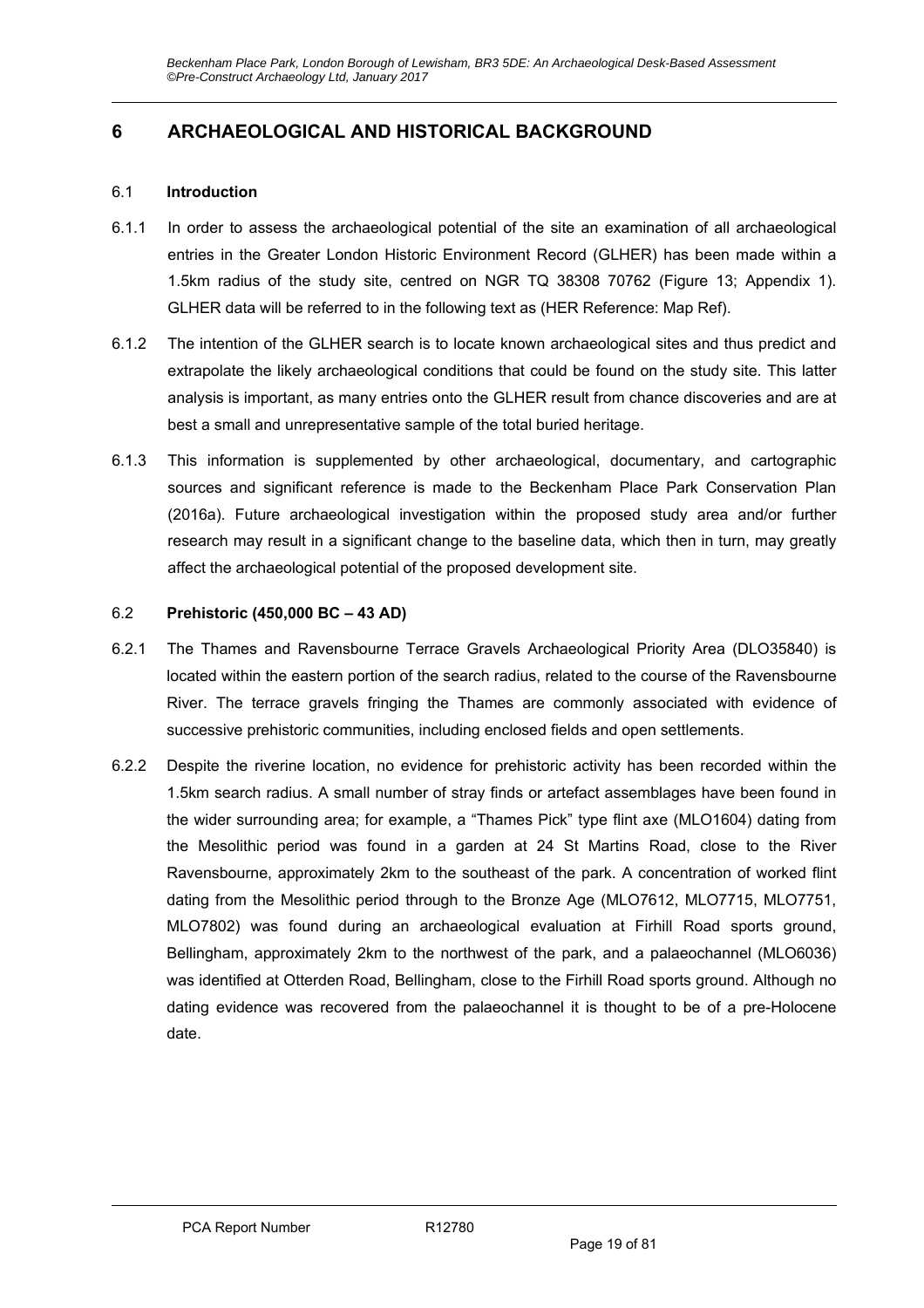#### 6.3 **Roman**

- 6.3.1 There is a similar dearth of evidence within the GLHER search for Roman occupation in the area of Beckenham Place Park. There is a recognised Roman road to the west of the study site (Figure 13) that ran from London to Lewes which has, in some locations, been uncovered through excavation, such as at Meadow Close (MLO2015:1) and Firhill Road (MLO22023) to the northwest of the study site.
- 6.3.2 The broader picture of Roman occupation in the area is characterised by a very low density of finds in this area of the London-Lewes Road, with evidence for occupation concentrated on the areas around *Londinium* in the north and, to a lesser extent, the south in West Wickham, Addington, and Keston, approximately 5–7 kilometres away from the study site (http://molarchaeology.maps.arcgis.com/apps/MapSeries/index.html?appid=9a85640effc042ae91 af6b0d43abbafb). This lower density on the high ground of Lewisham, Croydon, Bromley and adjacent borough in south-east London may reflect a real low level of settlement in the area, limited by the presence of woodland and other natural factors relating to drainage and soil type; however, this may also be the result of excavation bias or of the areas along the London-Lewes Road being occupied without a nucleated settlement (MOLA 2000: 160).
- 6.3.3 The location of Beckenham Place Park, through a combination of easy access to the River Ravensbourne, springs, woods, fields, and the Roman road, may well have proved attractive to Roman settlers (R. Reed, personal communication, 18/01/17). Other Roman site in the broader vicinity are often found along the main Roman roads and/or along river; for example, along the Ravensbourne there is a documented probable Roman farmstead near Bromley Common (MLO19271) and cremations, a villa, bathhouse, and evidence for an earlier farmstead in Keston (070705, 070636, 070783, 070636).
- 6.3.4 Only five archaeological interventions, in the form of watching briefs and evaluation trenches, have been conducted within the 1.5 kilometre GLHER search radius, and of these, none recorded archaeological layers or finds dating to this period (ELO11688, ELO11980, ELO13405, ELO150, & ELO9946). The majority of these report heavy truncation from later buildings that have severely impacted upon the archaeological horizons, which means that this negative evidence is ultimately inconclusive.

#### 6.4 **Anglo-Saxon / Early Medieval**

6.4.1 During the early medieval period, both the parishes of Beckenham and Bromley lay within the Hundred of Bromley and were recorded as villages within the Domesday Book of 1087. Beckenham was known as *Bacheham*, or *Becceham*, with the name deriving either from its location on the river Ravensbourne; *Becc* signifying river and *ham* signifying a village or dwelling in Saxon English (Hasted 1797). Bromley was known as *Bromleag* or *Bromleah*, signifying a field or pasture where broom grows (Hasted 1797).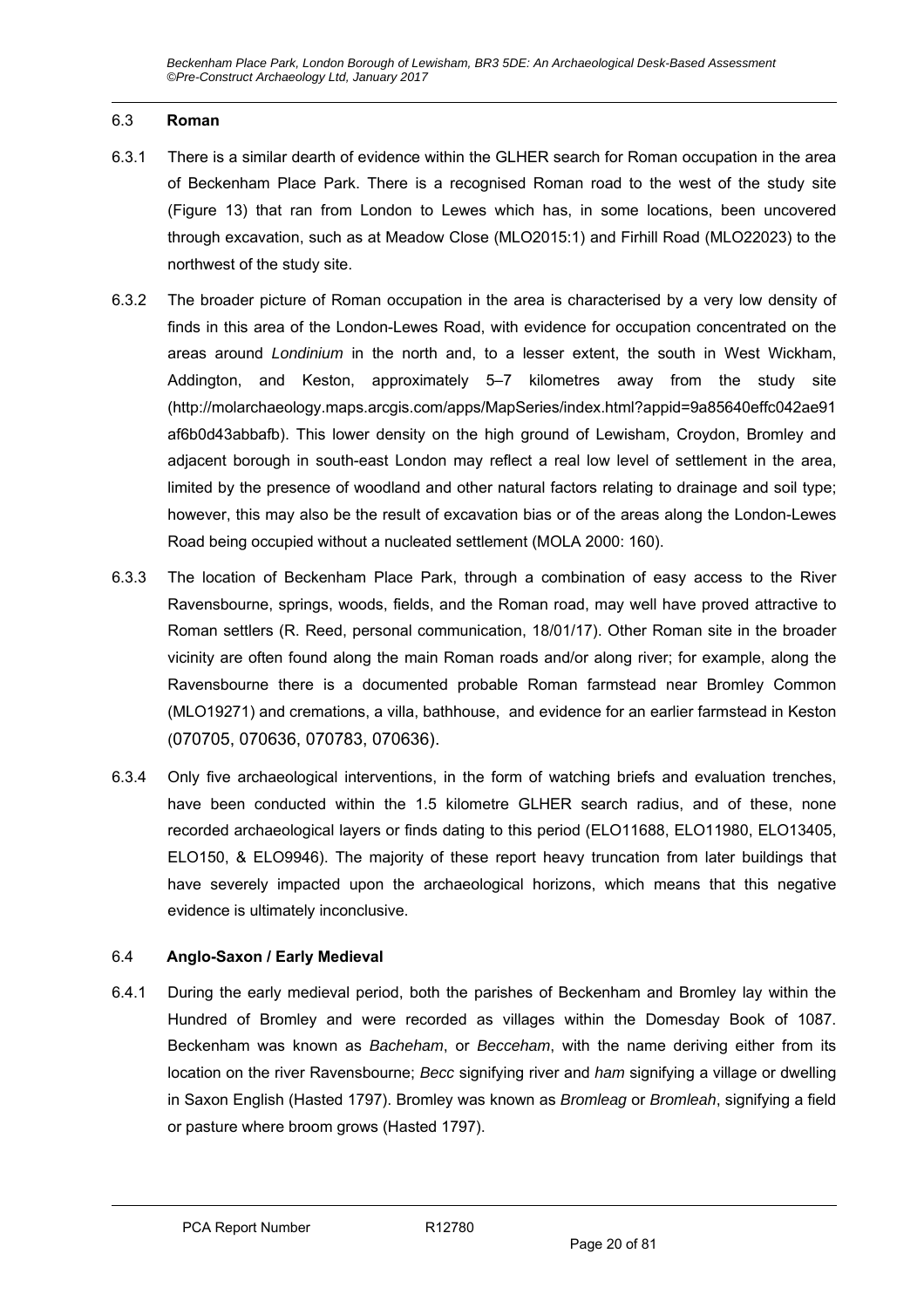*Beckenham Place Park, London Borough of Lewisham, BR3 5DE: An Archaeological Desk-Based Assessment ©Pre-Construct Archaeology Ltd, January 2017* 

- 6.4.2 By the end of the early medieval period, both Bromley and Beckenham were considered to be large villages with 56 households and 34 household respectively. However, archaeological evidence for this period GLHER remains particularly poor. No finds are recorded within the search radius, with only one record dating to this period within Beckenham more broadly in the form of a quarry pit with three possible loom pits found at 16 Fairfield Road to the southwest of the study site (MLO75583).
- 6.4.3 Relatively more concentrated, though still limited evidence comes from further south, again near to West Wickham, Addington, and Keston. For example, Keston, located just under 7 kilometres to the southeast of the study site, may have been the area of a religious site since the Roman period, with documentary evidence citing a church there since the reign of Edward the Confessor (died 1066) and excavations under the eastern wall revealed five graves of possible Saxon date (MLO17324) (Jackson & Fox, 1951). In addition, a Saxon sunken-floor building was recorded during excavations at Keston Common (MLO18023).

#### 6.5 **Medieval**

- 6.5.1 At the beginning of the medieval period, the area surrounding the study site was characterised by manorial estates, with the majority of the listings in the GLHER search radius comprising manor houses and associated farms. The Beckenham Manor House (MLO19461:8) was located opposite to a medieval church which is known to have pre-dated the Grade II\* listed St. George's (which was built on the location in the 14th century and rebuilt in 1885–7) (MLO587:7; MLO79352:28). Bellingham Manor was located to the north of the study site, with the Manor House being largely rebuilt in the 19th century and bombed in 1944 (MLO10232:9). The associated farmhouse and farm was redeveloped into a housing estate in the 1920s (MLO11344, MLO8644, MLO11344:10). The Manor House of Foxgrove (MLO19460, MLO35313:11) was a moated site located just south of Foxgrove Road.
- 6.5.2 The medieval Manor House at Beckenham Place, within the boundaries of the study site, is thought to have lain within the vicinity of the present day Mansion House, but there is little information of its precise location or when it was demolished (MLO1853:4). The grounds themselves show evidence of probable medieval land-use prior to emparkment through the retention of some elements of this pre-existing landscape and lack of significant later impacts such as ploughing and development (MLO104327:51). For example, features that are visible through ground survey and an analysis of LiDAR, aerial, and satellite data which may date to the medieval period include ditches and banks representing former field boundaries and wood banks, traces of ridge and furrow, and historically-significant natural features such as ancient woodland, and coppiced and pollarded trees (Figure 29).
- 6.5.3 The rest of the GLHER entries relate to milling in the area, including a mill pond (MLO30359:5) and two corn mills (MLO11371:6; MLO1902:12).
- 6.5.4 None of the records within the GLHER search radius for the medieval period are evidenced through archaeological investigation and are instead known through documentary evidence.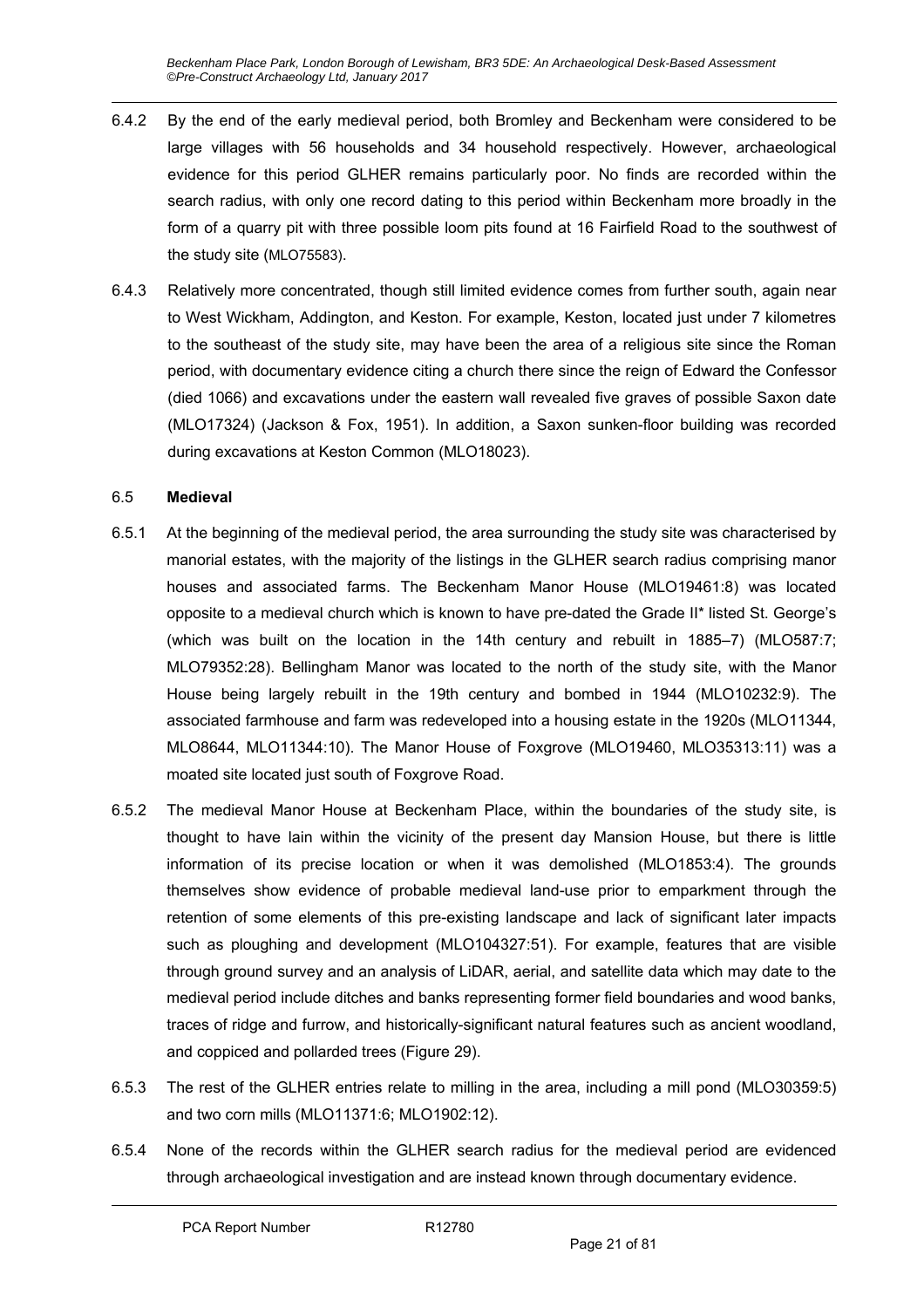#### 6.6 **Post-Medieval**

- 6.6.1 The manors and estates continued to develop during the post-medieval period but maintained their rural character, with the majority of GLHER references within the search radius still comprising large manor or estate houses (MLO1933:14, MLO25565:15, MLO19916:18) and farmhouses (MLO1914:13; MLO1964:16; MLO1942:17).
- 6.6.2 Archaeological works in the area have recorded two features probably dating to the postmedieval period comprising a potential small quarry pit (MLO77824:19) and the remains of a pond (MLO106568:20).
- 6.6.3 The land at Beckenham Place Park was divided into varied ownership, however, by the 17th century the whole of the Beckenham estate was owned by Walter St John, in whose family it remained until 1773.
- 6.6.4 The plan of Foxgrove Manor and its surrounds from 1766 (Figure 14) shows that the study site was divided into various parcels of land, with Mr Cator occupying a small plot of land upon which the Manor House is situated. It is thought that John Cator possibly built Beckenham Place soon after his marriage in 1758, but before 1763, at which point there is documentary evidence referring to the house of John Cator (Microfilm 256/257). Furthermore, there is a structure shown on Rocques map of 1761 (not illustrated) in what may be the correct location. Although it must be noted that this map indicates the presence of two buildings, and a larger structure actually lies across Southend Road at 'Stoms Hill'. The Andrews Dury and Herbert map of 1769 show that the Manor House was situated with a carriage drive off of what was then Southend Road.
- 6.6.5 The Foxgrove Manor (Figure 14), Rocque (Figure 15), and Andrews, Dury & Herbert (Figure 16) maps all show study site in varying phases of Cator's expansion into the grounds. The Foxgrove Manor map of 1766 is the most detailed and the most accurate in showing the line of Southend Road prior to it being re-routed in 1785 (Inman & Tonkin 2002, 13–14). This map indicates that the land was divided into irregular plots, likely in relation to the contours of the undulating ground. The parcels are labelled with their primary uses including the long rectilinear 'Merrywood East' and 'Merrywood West' separated by a strip of hop ground, two crofts, a lime kiln field, a lime field, bread fields. A large plot of land in the eastern portion of the study site is labelled as 'Lewisham Lands'. Apart from the Manor House itself, there is also a small structure indicated towards the north of the park along Southend Lane, which may represent the stable blocks (MLO90196:33).
- 6.6.6 After purchasing the Lordship of the Manor of Beckenham and the old Manor House in 1773, Cator commenced the emparkment of Beckenham Place in earnest. The Ordnance Surveyor Sheet from 1799 (Figure 17) shows the results of the emparkment works, with a significantly reduced woodland, pleasure grounds and walled gardens around the mansion and the stable block, an artificial lake in the centre of the park formed by damming a narrow stream, and large areas of open parkland that would have been used as wood pasture. The North and South Lodges are visible on either end of the main drive and some further buildings are present to the south of the main house. Foxgrove Manor House is also notable, located to the south of the study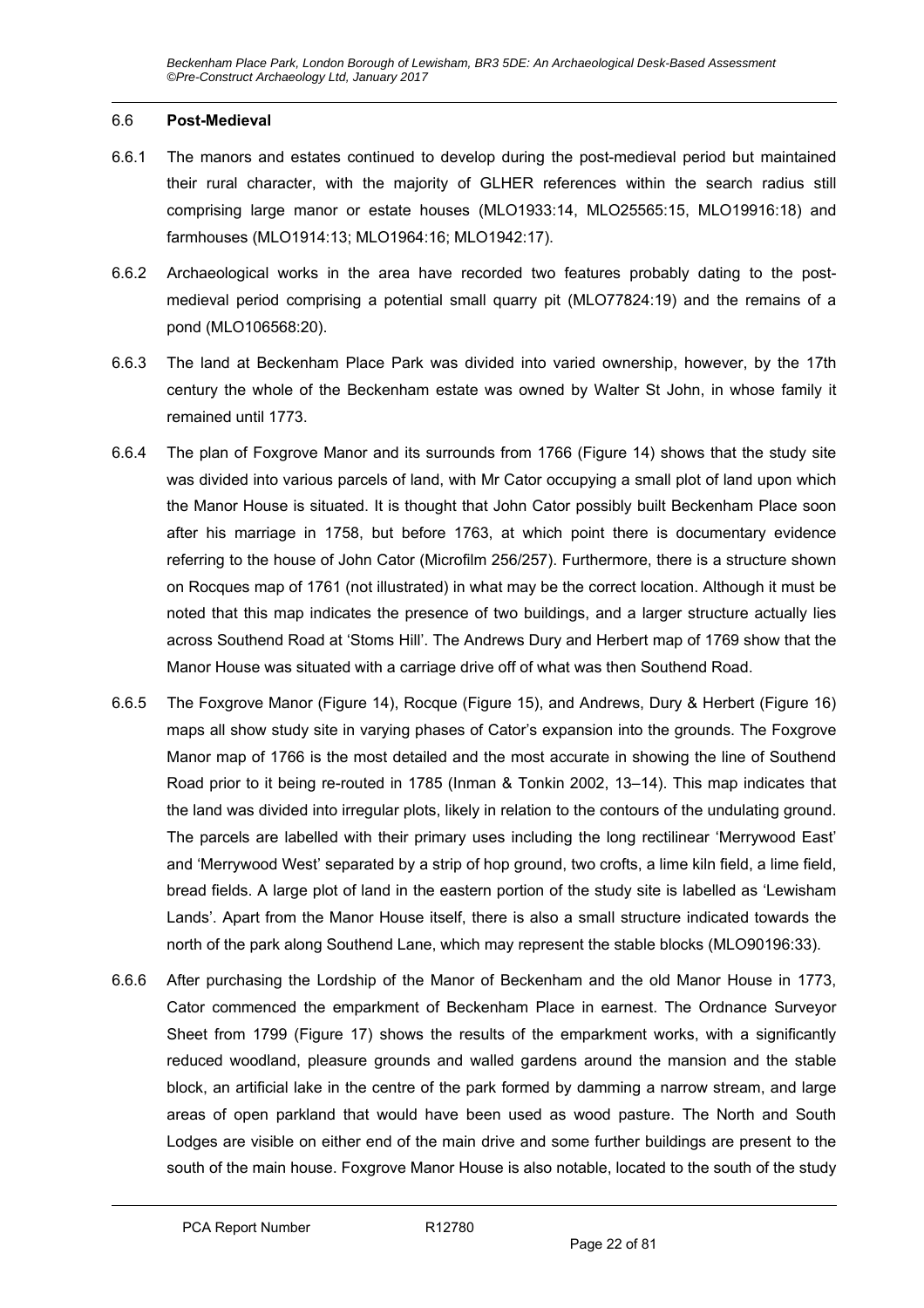site and surrounded by agricultural fields, unlike Beckenham Place which incorporated only a small area in the north of the site in which plough marks are indicated.

- 6.6.7 During the early 19th century, it seems that, despite some discrepancies in the mapping (Figure 18 and Figure 19) the general layout of the park remains consistent. Not indicated on Mudge's map of 1819, but potentially shown on Greenwood's 1821 map (Figure 19) are a set of buildings that appear to be to the north of the stable block. It is possible that these represent the home farm, which was built by Cator to supply the Mansion, but the inaccuracies of the map make it impossible to be more certain. Furthermore, the Cator estate plan of 1833 (not illustrated, see LUC 2016a), which is likely to be more accurate in this type of details, does not depict any buildings in this area. This estate map also indicates that the pond to the west of the study site was established by this time.
- 6.6.8 As the study site originally lay in both the Parish of Beckenham and the Parish of Lewisham, it was often depicted on separate mapping, such as in the parish maps of 1841 (Figure 20) and 1843 (Figure 21). The Beckenham map (Figure 20) shows the location of the pond to the east of Beckenham Place Manor, which has previously not been indicated, but is thought to be a potentially ancient pond that was *in situ* prior to emparkment. The Lewisham portion of the study site comprises the Homestead and pleasure grounds, as well as a group of building to the north which may represent the home Farm and a small water feature appears to the east of these buildings (Figure 21). It is also clear that the stream that fed the artificial lake has been straightened by this date.
- 6.6.9 Ordnance Survey map of 1863–70 (Figure 22) clearly shows the nature of the landscape at this time, with Stumpshill Wood, Summerhouse Hill Wood, the Ash Plantation, and the Reed Beds all clearly delineated. This map also shows the beginning of encroaching development, with a small number of houses along what is at this point Beckenham Lane, and to the south of the South Lodges. In contrast to Stanford's map, the
- 6.6.10 Stanford's map of 1872 (Figure 23) starts to show more development around the park, particularly to the southwest where Foxgrove Road has been straightened and a large number of terraced houses built along it. This infilling is more pronounced by the Ordnance Survey map of 1898 (Figure 24), in which the southern portion of the previous estate was developed, creating the southern boundary of the study site as it is today. The eastern boundary of the current proposed development site is also now visible through the creation of the London, Chatham & Dover Railway line which intersects the park just east of the artificial lake. Although the Beckenham Station was opened in 1858 (MLO106926:21), it was not until 1889 when an act of parliament authorised building the Nunhead to Shortlands railway running via Beckenham Hill station to Ravensbourne station across the park (http://www.beckenhamplaceparkfriends.org.uk/history.html [accessed 27/01/17]).

### 6.7 **Modern**

6.7.1 The 1907 Ordnance Survey map (Figure 25) clearly shows the layout of the northern portion of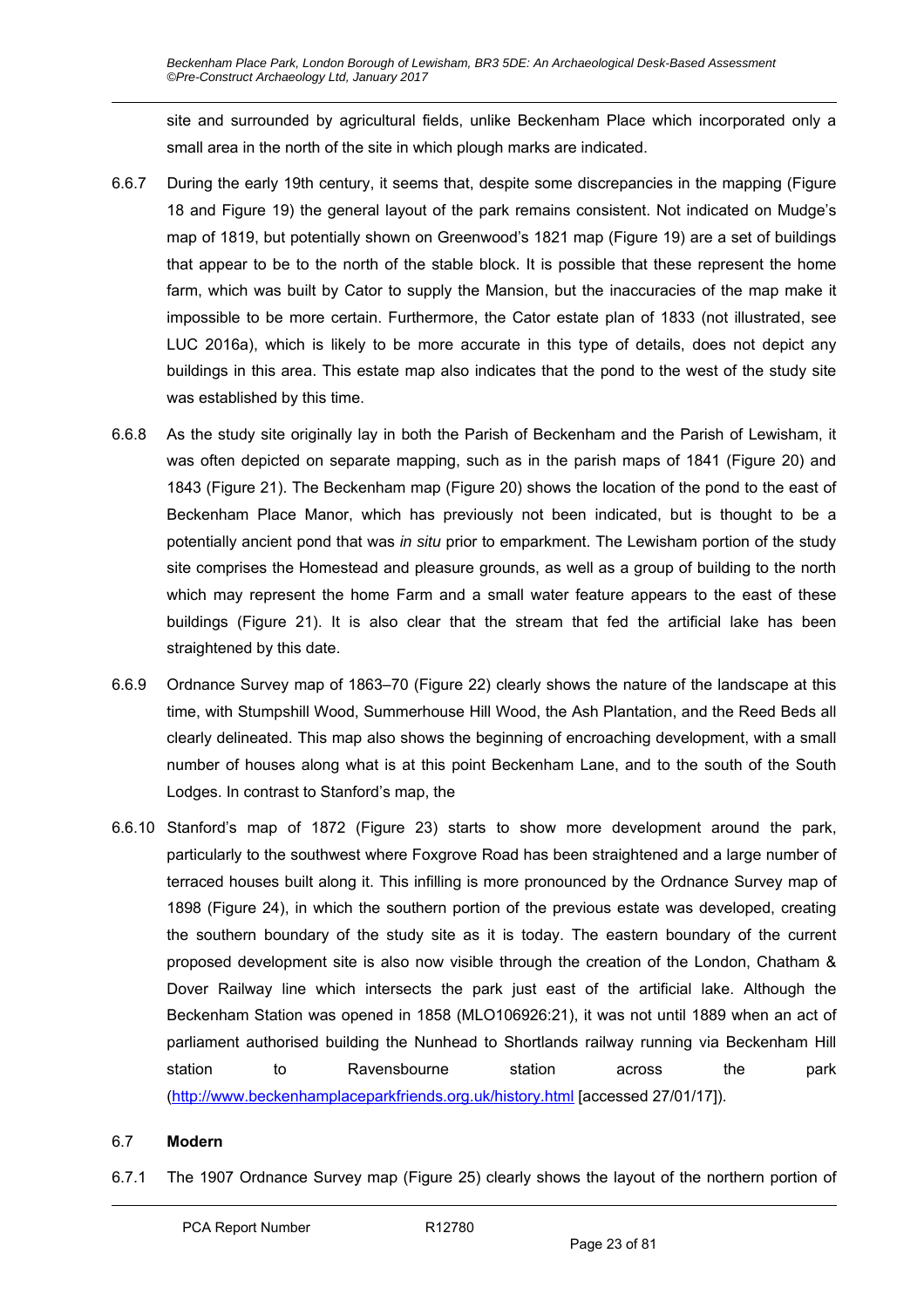the Beckenham Place Park at the start of the 20th century. This includes the positioning and extent of the Homestead and Stable Block and the footprint of the home farm buildings to the north. This map also shows that the artificial lake has been filled in or squared off, with a narrow bridge or sluice gate across it. The Foxgrove Golf Club is established on the grounds of the estate during this year, though it is not yet labelled as such on this map, and it appears that there is a loss in parkland tree planting indicated.

- 6.7.2 In 1927 the London County Council purchased the freehold of the house and park from the Cator estate Beckenham Place Park and the golf course was opened to the public in 1933, with the clubhouse transferred to the Mansion from the Foxgrove Club. The Ordnance Survey map of 1938 (Figure 26) is indicative of this shift, and shows the Golf Club House near to the Summerhouse Hill Wood. Stumpshill Wood in the west of the park has also been cut back in order to facilitate the construction of a number of houses along Southend Road, the rear of these properties forming the current southwestern boundary of the park and of the proposed development site.
- 6.7.3 A small number of modern heritage assets are listed within the GLHER search, most of which are related to war efforts including a hotel that was leased for use as a Canadian Convalescent Hospital during World War One (MLO106556:23) and two anti aircraft battery sites (MLO68310:25; MLO68311:26). One of the anti-aircraft batteries is situated in the southwestern corner of the Crab Hill area of Beckenham Place Park.
- 6.7.4 Not listed within the GLHER search, but also of note, is that the Crab Hill area of the park was the location of a Prisoner of War Camp during the Second World War. This camp housed Italian prisoners of war, and, according to an Italian book 'Prigionieri Italiani in Gran Bretagna (1940-47)' it was Camp No. 233 and was known as Summerhouse Camp, Ravensbourne, Bromley, Kent. Local people remember the Italian POW's laying some of the paths in the park as well as stonework and paths in some local houses when peace came. Another camp and nearby Worsley Bridge Road accommodated German navy prisoners of war. An anti-aircraft battery and a barrage balloon were sited in the park. The operators of the balloon were based in a wooden hut to one side of the mansion forecourt. Also during the war, on Crab Hill and the Common, part of the park was dug up as allotments to grow potatoes and other vegetables, particularly during the latter part of the war and the golf course was used for sheep grazing.
- 6.7.5 There are a number of high-explosive bombs and a parachute mine that are recorded as being dropped on the Beckenham Place Park grounds (http://www.bombsight.org/?#15/51.4174/- 0.0164 [accessed 26/01/17]); though it is unclear how much damage was caused as there appears to be little changes to the landscape in the cartographic sources post-war that can be attributed to bomb damage.
- 6.7.6 The Ordnance Survey map of 1955 (Figure 27) indicates that the homestead and stable yard buildings have changed in layout from those shown in 1938 (Figure 26), the home farm is no longer in existence, and the artificial lake has become a smaller oval pond. The general landscaping of the golf course can now be seen in the alignment of many of the trees in the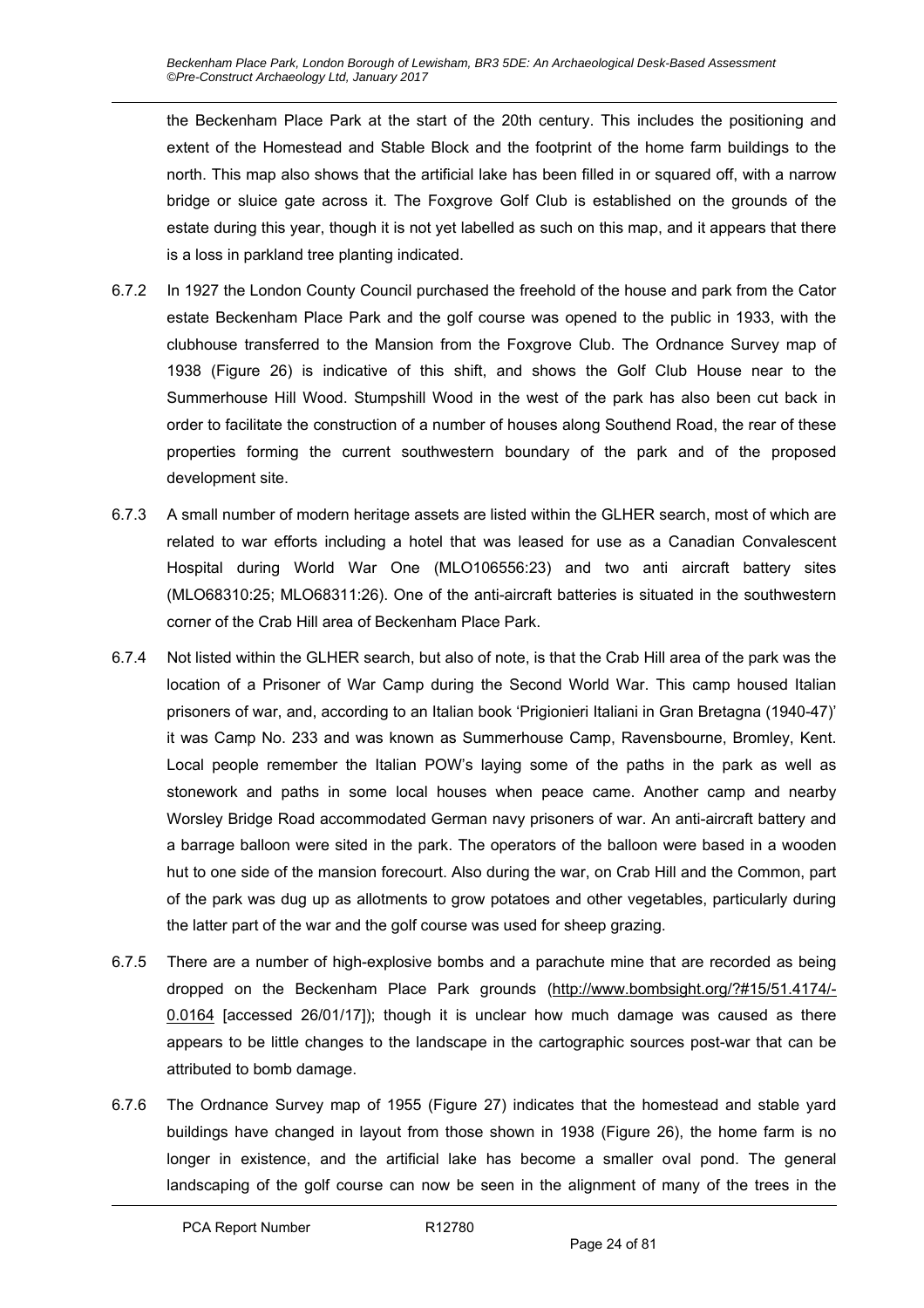northern area of the site.

6.7.7 The landscape and character of Beckenham Place Park remain relatively consistent from the Ordnance Survey map of 1955 (Figure 27), through the map of 1964 (Figure 28), and into the present day (Figure 2). The primary visible change is the filling up of the artificial pond altogether.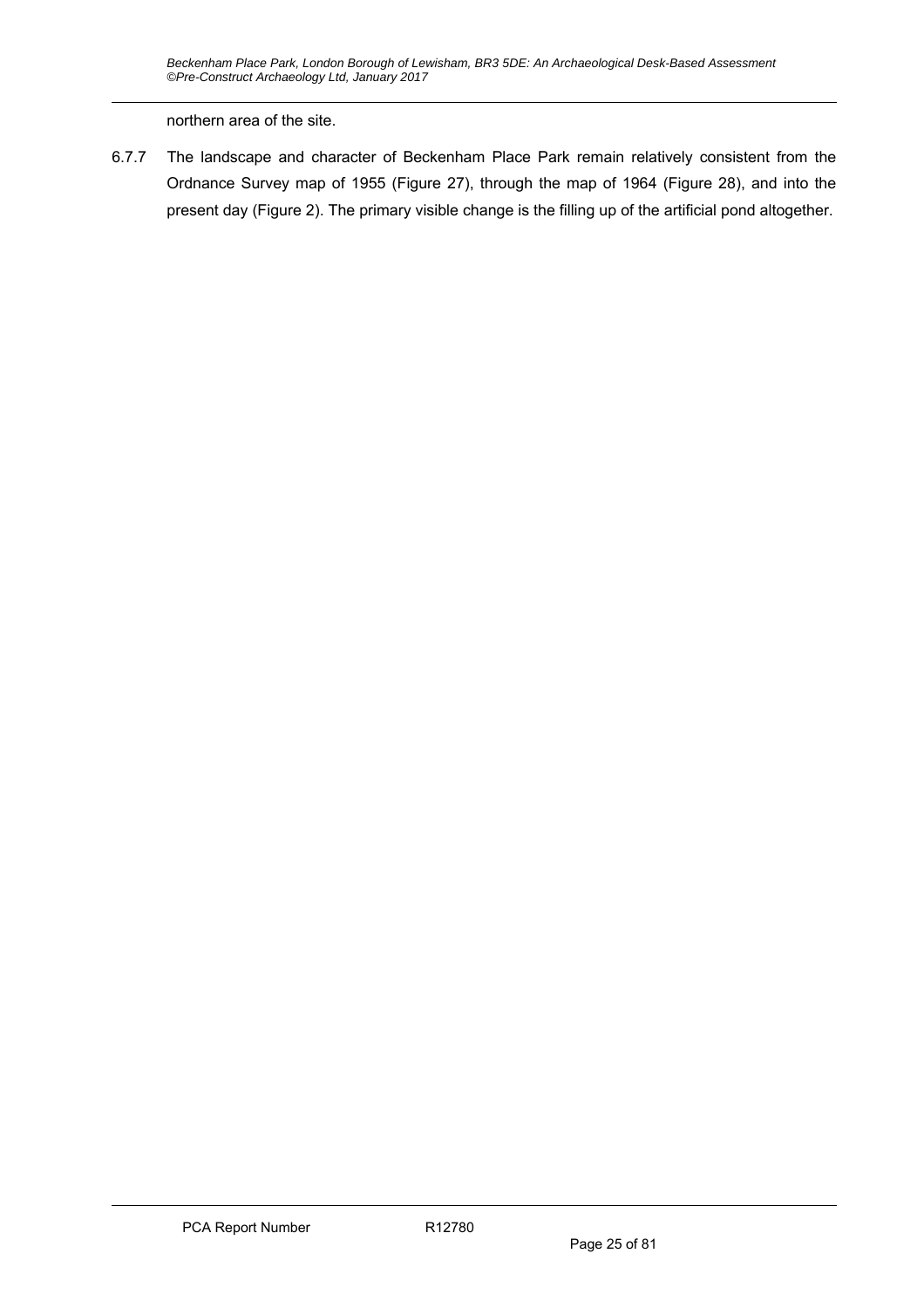# **7 ARCHAEOLOGICAL POTENTIAL AND SIGNIFICANCE**

#### 7.1 **General**

7.1.1 The evidence for the archaeological potential of the study site is potentially biased by the relative lack of interventions within the vicinity of the study site. Of the archaeological watching brief and evaluations that have occurred within the search radius, significant later truncation has been noted, thereby provided little reliable information on the presence or absence of archaeological horizons in the area. Beckenham Place Park, as it has remained relatively undeveloped as parkland, has the potential for a site with limited later impact upon any potential archaeological resource.

#### 7.2 **Prehistoric**

- 7.2.1 There is no evidence for human activity dating to the Prehistoric period within the study area, both in regards to the palaeo-topography as well as human occupation and exploitation of the environment; however, although the Archaeological Priority Area of Thames and Ravensbourne Terrace Gravels, which is associated with evidence for successive prehistoric communities, technically does not continue south through the study area, the river and the terraced gravels do comprise the superficial geology of the eastern portion of the park and the eastern edge of the proposed development site. There is a slightly higher potential for archaeological remains dating to the Prehistoric period within the immediate vicinity of the Ravensbourne, however, this is primarily focused to the east of the current proposed development site and the archaeological potential for Prehistoric remains is therefore considered to be **low**.
- 7.2.2 If archaeological or geoarchaeological remains are present, they are likely to be of **local** significance.

#### 7.3 **Roman and Early Medieval / Saxon**

- 7.3.1 The pattern of evidence for the Roman and early medieval periods is difficult to interpret. On the one hand there is a very real dearth of archaeological evidence for these periods within the area surrounding the study site in Beckenham and Bromley. On the other hand, the presence of a Roman road and the Ravensbourne River, combined with broader evidence for scattered occupation along these features to the south suggests there may be potential for human activity in the area that has not yet been documented. This seems particularly the case in consideration of the early medieval evidence for large settlements in Beckenham and Bromley but with a disproportionately small amount of archaeological evidence recorded. On balance, the potential for archaeological remains dating to the Roman and early medieval period is considered to be **low–medium**.
- 7.3.2 If archaeological remains dating to the Roman or early medieval period are present, they are likely to be of **local** significance; however, if found, it is possible that remains of these periods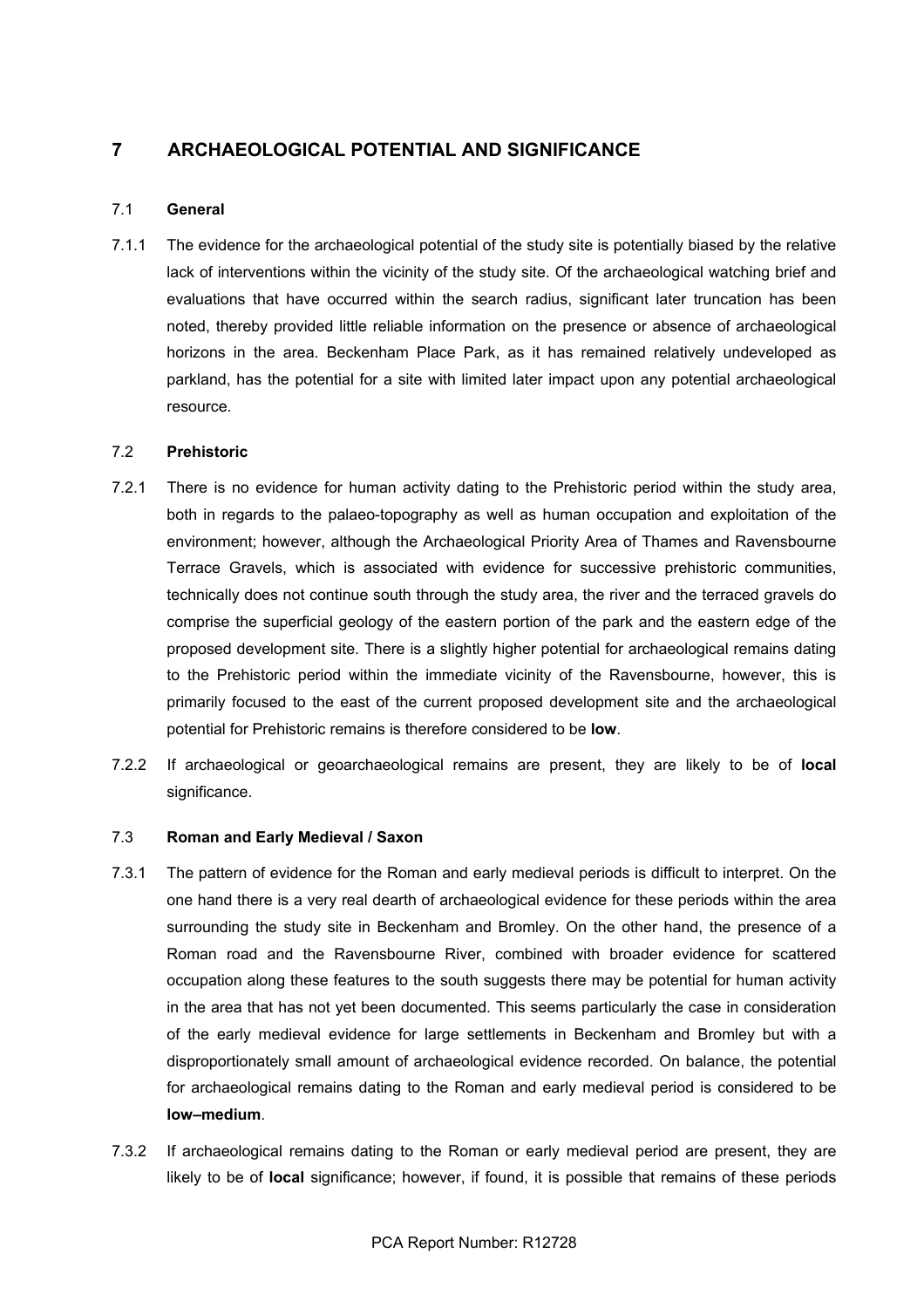would remain largely intact and could provide valuable information regarding the occupation and activities of Roman and early medieval settlement in the vicinity which is currently lacking.

### 7.4 **Medieval**

- 7.4.1 There are a number of known medieval manorial estates within the vicinity of the study site, and it is believed that a medieval Manor House was situated within the immediate vicinity of the current Beckenham Place Manor House (ie the Mansion). There is also evidence for groundworks such as former field boundaries, wood banks, and ridge and furrow visible through ground survey, aerial photographs, and satellite data. While these features have not been dated, it is probable that they relate to the medieval use of the area and it is therefore concluded that the potential for archaeological remains dating to the medieval period is **high**.
- 7.4.2 If found, archaeological remains of this period are likely to be of **local** significance.

### 7.5 **Post-Medieval**

- 7.5.1 The post-medieval period saw the emparkment of the Beckenham Place manor grounds, meaning that the landscape underwent various landscape alterations such as tree-planting and removal, the creation of an artificial lake, the straightening of the stream, and the re-routing of Southend Road/Beckenham Lane/Beckenham Hill Road. The cartographic evidence also suggests the presence of a number of associated structures, such as an ice well, some outbuildings/greenhouses near to the current Homestead, and the home farm that have since been demolished. The potential for encountering archaeological remains of the post-medieval period is therefore **high** within the vicinity of these known features and ground works.
- 7.5.2 If found, archaeological remains of this period are likely to be of **local** significance.

### 7.6 **Modern**

- 7.6.1 The creation of the present day golf course on the grounds of Beckenham Place Park in the early 20<sup>th</sup> century means that little further development has occurred within the study site. The use of the area along Crab Hill for a Second World War prisoner of war camp is well documented, though the details of this development are particularly unclear. There is potential evidence for this camp shown in the satellite imagery of crop marks, suggesting that the foundation of the encampment may still lie *in situ*. An anti-aircraft battery site is also located in the southwestern corner of Crab Hill. It is therefore considered that the archaeological potential for the modern period in the area of Crab Hill is **high**, but is considered **low** for the rest of the study area.
- 7.6.2 If found, archaeological remains of this period are likely to be of **local** significance.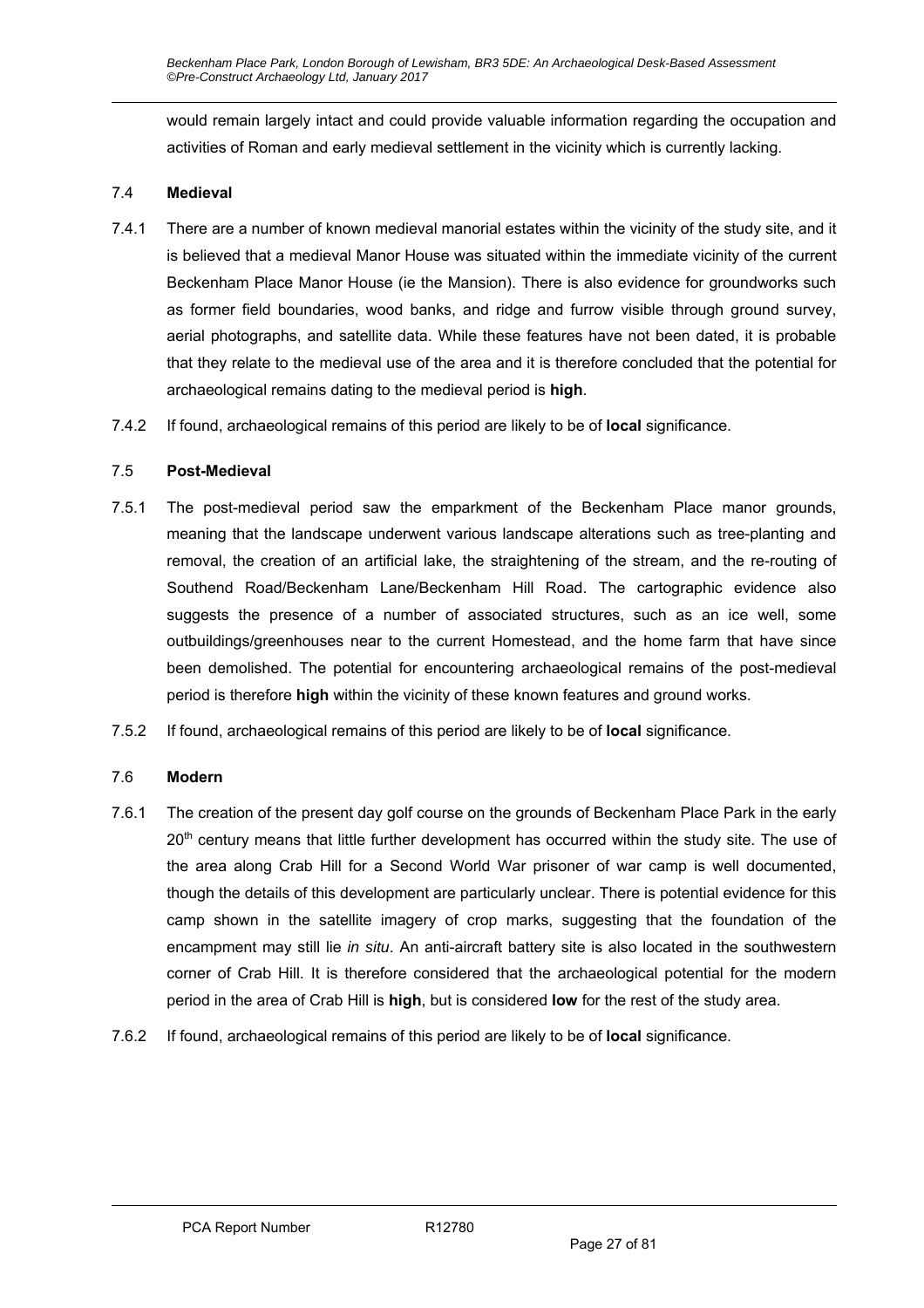# **8 IMPACT ON POTENTIAL ARCHAEOLOGICAL DEPOSITS**

#### 8.1 **Previous Land Use and Existing Impacts**

- 8.1.1 Documentary evidence, cartographic sources, satellite imagery, and aerial photographs all provide a general indication of the previous land use of the site. It is believed that a medieval manor house was situated near the location of the present day Mansion, though the exact nature and structure of the building is unknown. Regardless, there is evidence for the medieval land-use prior to emparkment including ditches and banks represent former field boundaries and wood banks, traces of ridge and furrow are readily visible through ground survey, aerial photographs, and satellite data, and many natural which features remain *in situ*, such as ancient woodland and coppiced and pollarded trees (Figure 29).
- 8.1.2 The current Mansion House was constructed as Beckenham Place Park Manor in the mid to late 18th century, and the subsequent emparkement introduced various landscaping impacts such as a significantly reduced woodland, the creation of pleasure grounds and walled gardens around the mansion and the stable block, an artificial lake in the centre of the park formed by damming a narrow stream, and large areas of open parkland that would have been used as wood pasture. There is also the creation of the home farm and the associated farming works in the northern area of the study site.
- 8.1.3 During the Second World War, the area of Crab Hill was utilised as a prisoner of war camp. Furthermore, on Crab Hill and the Common, part of the park was dug up as allotments to grow potatoes and other vegetables, particularly during the latter part of the war and the golf course was used for sheep grazing. There is also evidence to suggest that bombs were dropped onto the study site, though the exact locations and extent of the damage is unknown.
- 8.1.4 The current proposed scheme covers an extensive plot of land comprising the western portion of Beckenham Place Park, bounded to the east by the railway line (Figure 2). The site has been in use predominantly as a golf course since 1907. The expansion and alteration works that have been undertaken since that time have impacted upon the remnant medieval field system and has resulted in the loss of 18th-century parkland features including individual trees and the infilling of the lake. The home farm that appears on maps of the mid 19th century, was demolished by the mid  $20<sup>th</sup>$  century, and other landscape changes to facilitate the golf course include the reduction of the Ash plantation and the installation of bunkers, sand traps, etc. Tennis courts were laid out in what would have been the walled kitchen garden, a changing room and toilet facility was built on Crab Hill to serve a football pitch there and probably a small levelled 'five a side' pitch area in the Railway field (which was demolished in 2003).
- 8.1.5 The landscaping and scattered development within the park could have had localised impacts upon the archaeological resource, particularly in consideration of what appears to be evidence for potential medieval features at ground level. It is possible that the excavation involved in the construction of the golf-course features has had an impact on the potential archaeological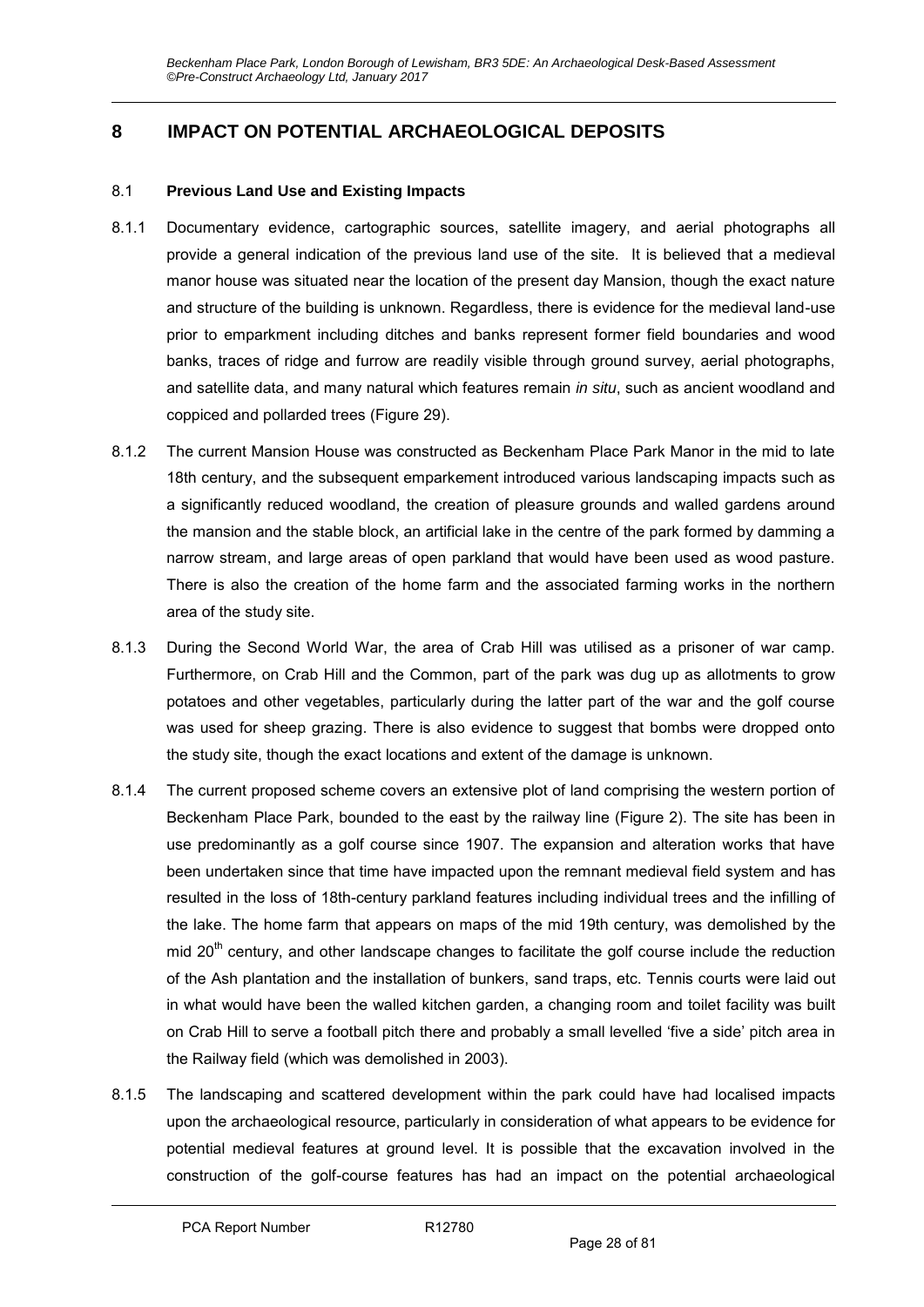resource; however, the majority of works appear to be shallow and non-invasive suggesting that the impact in many areas of the park may be largely superficial.

#### 8.2 **Impact of Proposed Development on the Archaeological Resource**

- 8.3 The proposed development comprises comprises a range of work to restore and enhance the landscape of the park including the restoration of the original pleasure grounds, relocation of the main car park, restoration of the 18th-century lake and the creation of new footpaths.
- 8.3.1 It may be expected that the works which involve more significant ground works, such as the creation of the car park and restoration of the lake, may impact upon any surviving archaeological horizons. Furthermore, it can be anticipated that additional works associated with the regeneration programme, including generalised landscaping and the necessity for heavy machinery on site, will also risk impacting upon any surviving archaeological features or horizons. In order to assess the potential impacts accurately, it is necessary to consider the nature of the proposed works in conjunction with the potential archaeological resource in each specific area of the study site in question.

#### 8.3.2 **Above ground works**

- 8.3.3 Due to the visibility of a number of features at ground level, potential impact may be caused by the superficial landscaping works over the whole of the study site such as the removal of the golf course and 20th-century additions, creation of a network of surfaces footpaths including resurfacing old paths and integrating new ones, changes to grassland management through relaxation of the regimes associated with the golf course, and the establishment of longer grassland areas including managed meadows. Furthermore, general construction related activities during the works such as heavy machinery access and the storage of excavated soil and/or other materials prior to use elsewhere on site also have the potential to impact upon the archaeological resource.
- 8.3.4 The proposed access scheme includes a principal compound located in the stable yard, accessed along the carriage drive from Beckenham Hill Road. There is a further securely fenced compound storage and welfare area to be located on the footprint of the proposed car park opposite to the stable yard, and a secondary welfare compound near to the lake. A vehicle washdown area is to be located adjacent to the principal compound, in the proposed coach parking bay.
- 8.3.5 The potential for ground level or shallow archaeological features primarily comprise the field boundaries and ridge and furrow visible on walk-over survey, LiDAR, and aerial/satellite imagery. Many of these features can be related to the pre-emparkment land use of the area, potentially dating back to the medieval period; comparing the LiDAR imagery (Figure 29) to, for example, the map of Foxgrove Manor (Figure 14) shows some parallels in the field boundaries and, potentially a portion of the earlier road.
- 8.3.6 Potential archaeological remains may relate to the 19th–20th century home farm buildings in the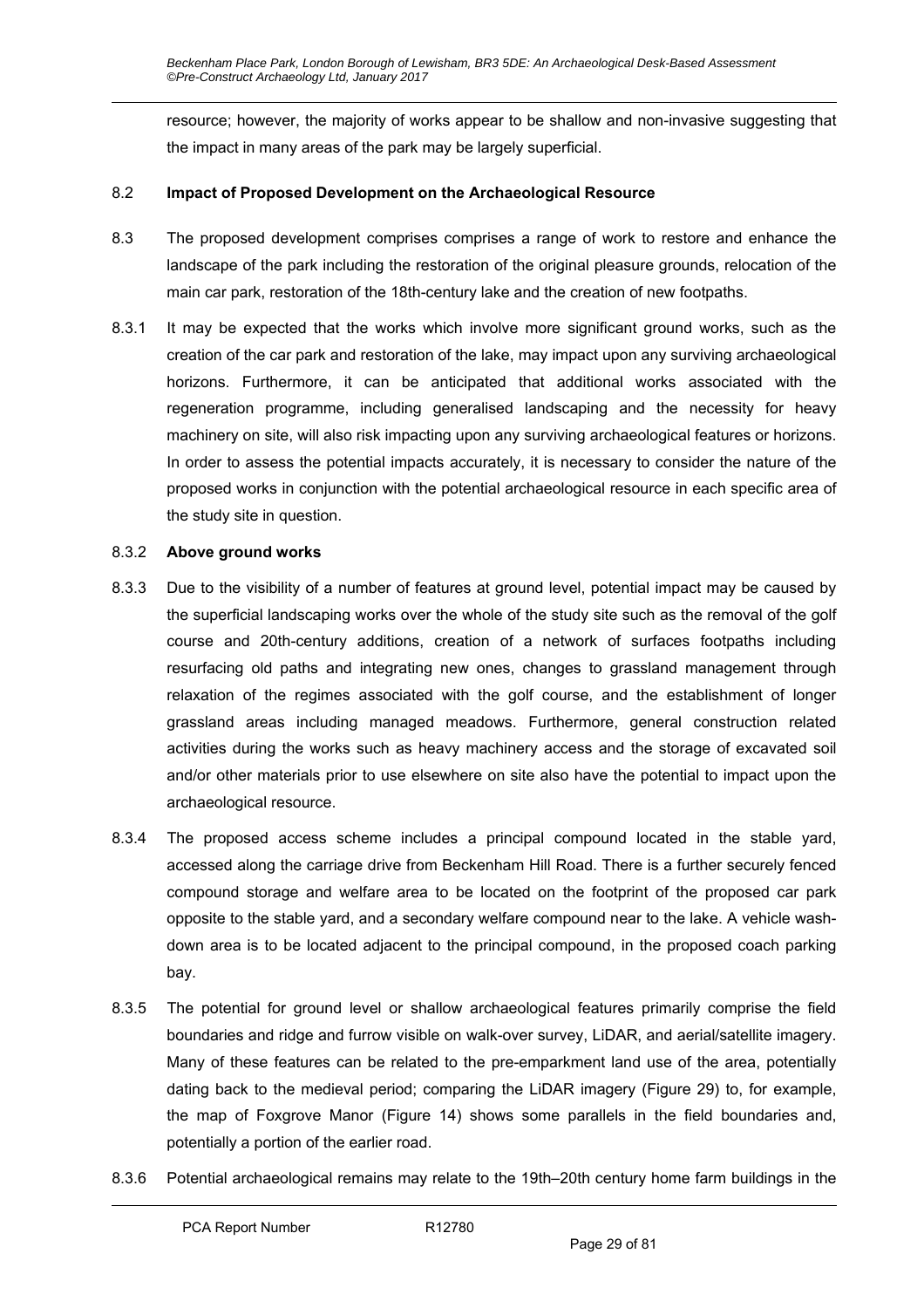northern area of the study site. The location of these buildings is indicated cartographically, and their remaining presence supported through ground survey, LiDAR data, and cropmarks visible in aerial/satellite photographs (Figure 30).

- 8.3.7 The prisoner of war camp on Crab Hill lacks substantive cartographic and documentary evidence regarding the character and layout of the structures. Remaining archaeological features related to this use of Crab Hill is suggested through rectilinear patterns that can appear in the grass during dry weather (Plate 30). These remains are not shown in the LiDAR data or in current satellite imagery (Figure 33), however, aerial photography from 1944–1947 (not illustrated, see LUC 2016a: aerial photographs 1, 3–5, 7) show the camps in Crab Hill Field and Summerhouse Field. Aerial photographs from after their demolition (not illustrated, see LUC 2016a: aerial photograph 8) do not show any remains of these features on Crab Hill, barring a small square in the centre of field.
- 8.3.8 The proposed scheme does not include heavy landscaping or excavations within areas of visible features or in locations of high archaeological potential based on known land uses such as the home farm or the Crab Hill prisoner of war camp. The proposed landscape regeneration works are generally superficial or focused on the removal of later modern additions and are likely to have a **negligible–low adverse** impact to the potential archaeological resource. With the understanding that works access, the placement of welfare units, and the storage of spoil and materials are all undertaken in areas that have either been assessed as having a low potential for archaeological remains, or where potential archaeological remains are not visible on the surface, this is also likely to have a **negligible–low adverse** impact to the potential archaeological resource.

### 8.3.9 **The lake**

- 8.3.10 The proposal includes the recreation of the 18th century lake to be situated largely within the original footprint, barring the eastern portion which is to be converted into a wet woodland area (Figure 6; Figure 31). The depth the water feature is to be approximately 1.70m deep (Figure 7), though it is unclear how this relates to the depth of the original artificial lake.
- 8.3.11 The lake recreation works will ultimately have a **high adverse** impact on the archaeological remains of the post-medieval lake itself. Furthermore, as the primary excavation is likely to be mostly, but may not be entirely, within the bounds of the previous impact, there is the potential for a **low adverse** impact on any earlier remains.

### 8.3.12 **The car park**

8.3.13 The proposed plan includes the removal of the car park adjacent to the Grade II\* listed Beckenham Place Mansion to improve the setting of this important building. A new car parking area adjacent to the proposed visitor hub at the homesteads will be created in its stead (Figure 4). The intention was to place this in an area where no features were evident during walk-over survey and previous impacts from the golf course landscaping were already present and to utilise the pre-existing banks of the golf course features to sink the car park below ground level thereby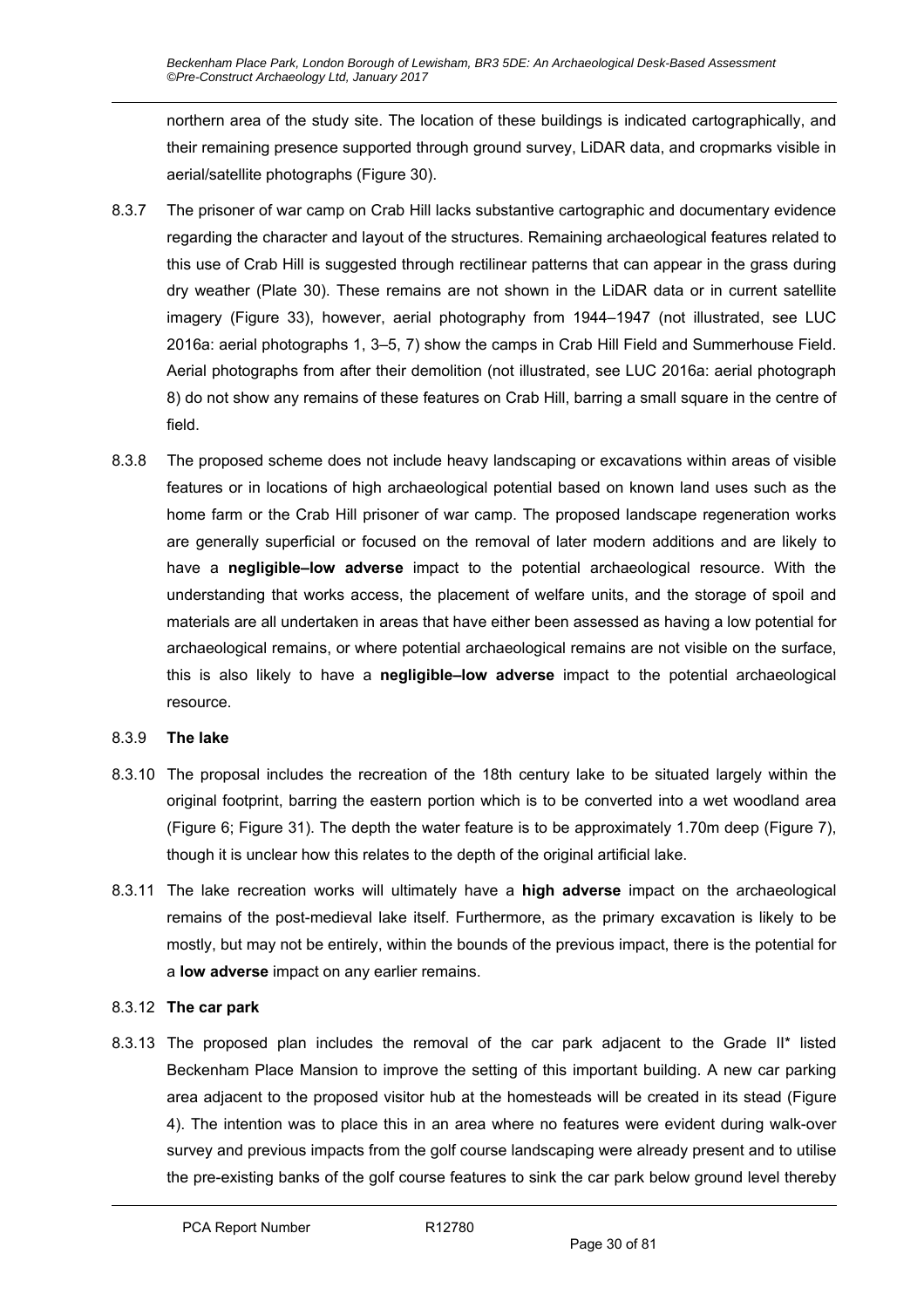limiting its impact on the surrounding views.

- 8.3.14 However, the current research, including further assessment of the LiDAR and aerial/satellite imagery data available and a walk-over survey, suggests that, while no features are represented cartographically in this area, the southern portion of the proposed car park may in fact extend over a boundary ditch and into area of ridge and furrow (Figure 32). There is a slope in terrain of the southern end of the proposed car park down to the northern end, which means that the southern area requires a reduction in ground level of approximately 2m (Figure 5).
- 8.3.15 Tree planting is to occur around the car park in order to help shield it from view and to maintain the parkland aesthetic. The density of tree planting proposed along the car park border (Figure 11) may also have an impact upon the potential archaeological resource in this area.
- 8.3.16 It is recognised that the construction of the car park is to be carried out sensitively to minimise the impact on any potentially buried archaeological features, with excavation to be kept to a minimum. Vehicular movement of construction vehicles will be controlled with access to the construction area being from the existing carriageway. If these mitigation measures are in place and in consideration of the potentially pre-existing impact over much of this area, the impact to the potential archaeological resource may be limited to **medium adverse**.

#### 8.3.17 **The pleasure grounds**

- 8.3.18 The pleasure ground area incorporates the main house, associated buildings and the surrounding pleasure grounds. While Beckenham Place was said to have been built close to the site of an earlier medieval Manor House, and, furthermore, the house was apparently 'rebuilt with much taste and elegance shortly after 1773' (LUC 2016; Friends of Beckenham Place Park Website). The pleasure grounds were constructed by Cator in the late 18th century, largely in the form which survives to some extent today, developing it out of the existing agricultural landscape of woodland and fields.
- 8.3.19 The Cator Estate map of 1856 (Plate 31) shows the buildings and surrounding pleasure grounds in detail, indicating a network of paths and planted areas. The historic character of the pleasure grounds has been significantly and detrimentally affected by 20th century developments, including the blurring of the boundary of the gardens, the encroachment of the golf course, the siting of the car park directly in front of the main entrance to the mansion house and damage to the buildings, including a fire in the Homestead in 2011. The proposed scheme is looking to restore the post-medieval layout of the pleasure ground and mansion footpaths and planting (Figure 8), with the addition of a central play area (Figure 9).
- 8.3.20 Further works are being undertaken in order to restore the Homestead and Stable Yard buildings into education and cafe space (Figure 10). It is possible that construction works related to the restoration of the Homestead and Stable Yard buildings, such as the creation of a Terrace for the Cafe and the potential need for additional service runs, and the landscaping works associated with the pleasure ground restoration will have an impact on the archaeological resource. The specific details of construction and necessary depths of excavation is not currently outlined,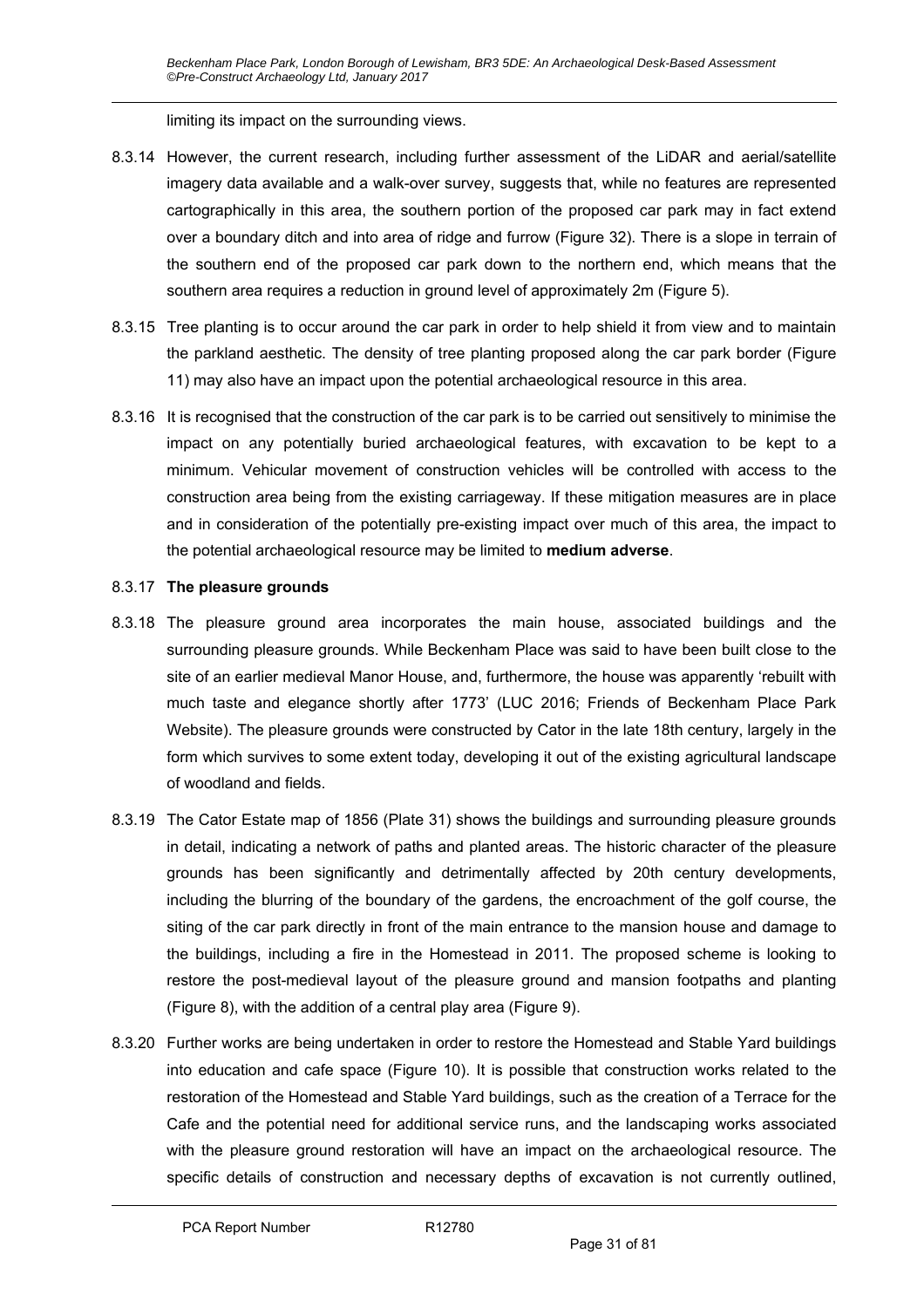though the majority of works appear to be superficial and are thought to have a **low adverse** impact to the potential archaeological resource.

#### 8.3.21 **Summary**

- 8.3.22 The proposed programme of works has been specifically designed with conservation and regeneration of the heritage assets in mind with an aim to increase the significance and enjoyment of the park and its heritage for a broader public audience. The surface visibility of many potential archaeological features on the ground means that a high level of sensitivity is needed in order to avoid impacting upon the archaeological resource; however the majority of landscaping and above ground works are likely to have **low adverse** impact if proper mitigation strategies are in place including a strong control over works access and placement of soils/materials for storage.
- 8.3.23 Works that involve further excavation comprise the restoration of the artificial lake and the construction of a new car park opposite to the Homestead and Stable Yard area. The excavation of the artificial lake, though having a **high adverse** impact on the archaeology of the postmedieval lake itself, is not likely to have more than a **low adverse** impact on potential archaeological remains of any other period due to the pre-existing impact. The area of the proposed new car park may intersect with a small portion of the extensive ridge and furrow seen in the western parkland, and may therefore have a **medium adverse** impact on the potential archaeological resource in this area.

#### 8.4 **Ground Soil Contamination**

8.4.1 No ground soil contamination data was available at the time this report was prepared.

#### 8.5 **Existing Services**

8.5.1 A topographic survey has been conducted for the site by LUC (2016). Existing buried services include gas, telecommunication and electric cables, water supply and drainage pipes associated with the current Mansion house and Homstead/Stable Block.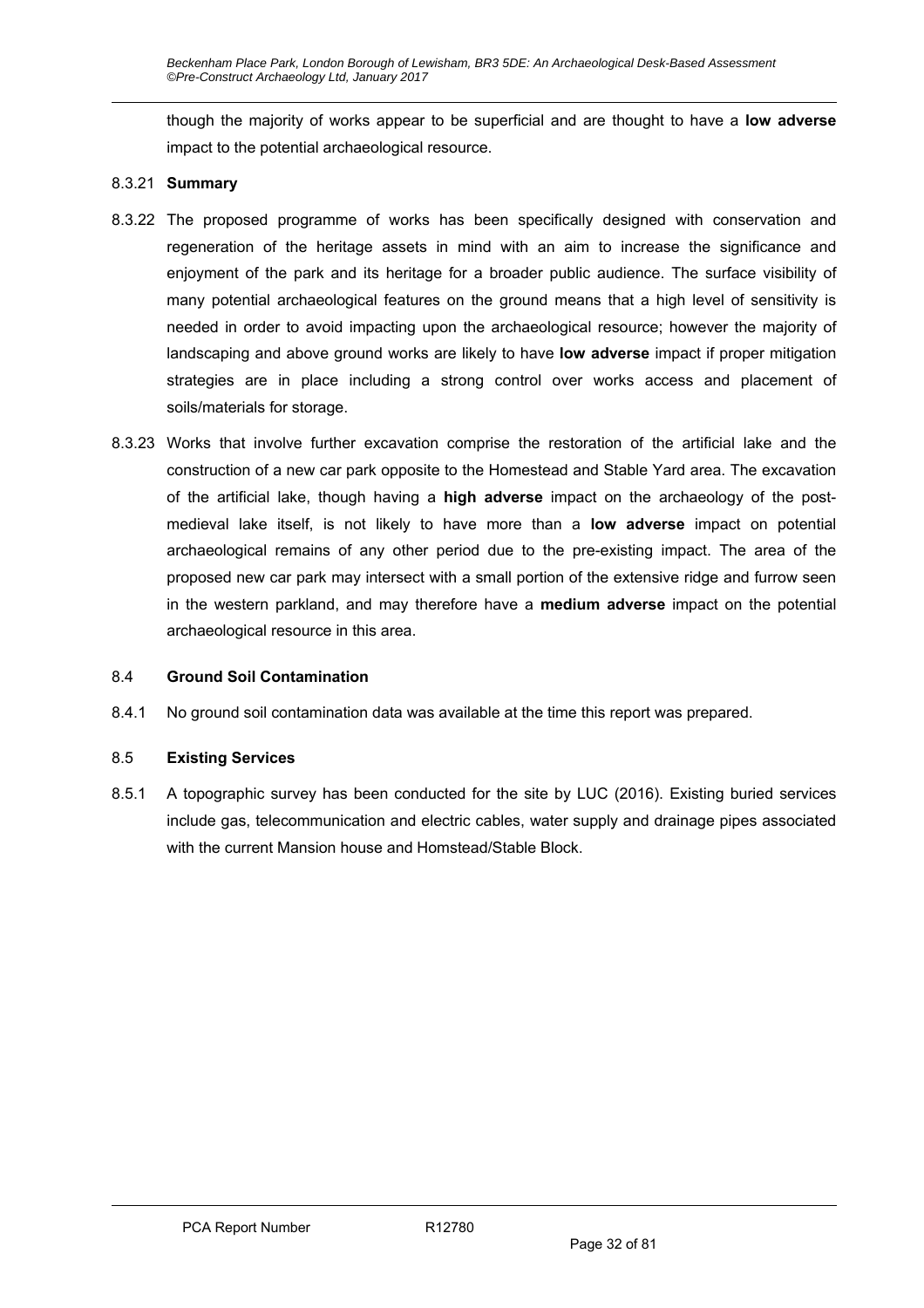# **9 CONCLUSIONS**

- 9.1 This report aimed to identify the potential for the occurrence of archaeological remains on the site, the probable period from which they date and the type of remains that can be expected. In addition, the likelihood for the survival of these remains has been assessed.
- 9.2 The evidence for the archaeological potential of the study site is potentially biased by the relative lack of formal archaeological interventions within the vicinity of the study site. Of the archaeological watching brief and evaluations that have occurred within the search radius, significant later truncation has been noted, thereby provided little reliable information on the presence or absence of archaeological horizons in the area. With this caveat, this assessment has concluded that there is a **low** potential for archaeological remains dating to the prehistoric period, which, if present, are likely to be concentrated in the eastern portion of the study site in the area of the Ravensbourne Terrace Gravels. Despite the presence of a Roman road to the west of the study site and the pattern of early settlement along riversides, the very limited evidence for Roman and early medieval occupation within the vicinity of the study site, and of the Beckenham and Bromley areas as a whole, suggests a **low–medium** potential for archaeological remains of these periods. The very clear presence of features such as field boundaries, wood banks, and ridge and furrow in numerous locations across the park, in conjunction with the ancient woodlands and the known presence of a medieval Manor in this locations suggest a **high**  potential for archaeological remains dating to the medieval period. Cartographically known features relating to emparkment and to the Beckenham Place Manor during the late 18th–19th centuries, and features which relate to the Second World War usage of the park also have a **high** potential to remain in the archaeological record.
- 9.3 If found, archaeological remains from all other periods may be of **local** significance; however, if features dating to the Roman or early medieval periods were to be found, they could help to fill a gap in our current understanding about settlement during these periods in this area of Greater London.
- 9.4 Previous land-use, as determined through the map regression exercise suggests that there is limited pre-existing impact due to the site's overall lack of significant development apart from relatively superficial landscaping and limited post-medieval construction.
- 9.4.1 The proposed programme of works has been specifically designed with conservation and regeneration of the heritage assets in mind with an aim to increase the significance and enjoyment of the park and its heritage for a broader public audience. The surface visibility of many potential archaeological features on the ground means that a high level of sensitivity is needed in order to avoid impacting upon the archaeological resource. However, the majority of landscaping and above ground works are likely to have **low adverse** impact if proper mitigation strategies are in place including a strong control over works access and placement of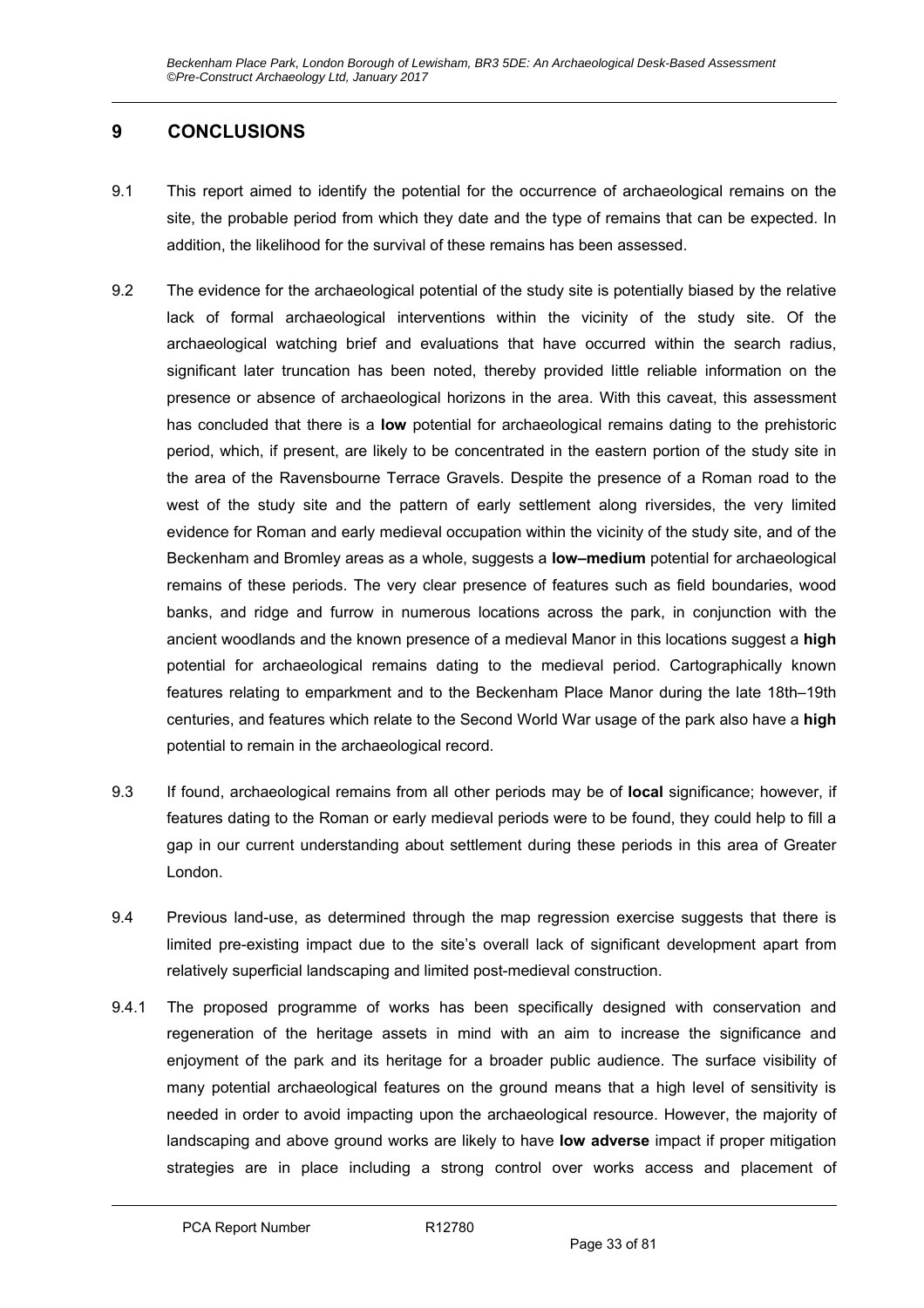soils/materials for storage.

9.4.2 Works that involve further excavation comprise the restoration of the artificial lake and the construction of a new car park opposite to the Homestead and Stable Yard area. The excavation of the artificial lake, though having a **high adverse** impact on the archaeology of the postmedieval lake itself, is not likely to have more than a **low adverse** impact on potential archaeological remains of any other period due to the pre-existing impact. The area of the proposed new car park may intersect with a small portion of the extensive ridge and furrow seen in the western parkland, and may therefore have a **medium adverse** impact on the potential archaeological resource in this area. The potential archaeological resource that may be impacted upon is likely to be of local significance and limited historic value, which must be considered in light of the potential for the proposed development to greatly enhance the aesthetic and historical value of Beckenham Place Park and the designated and non-designated Heritage Assets contained therein.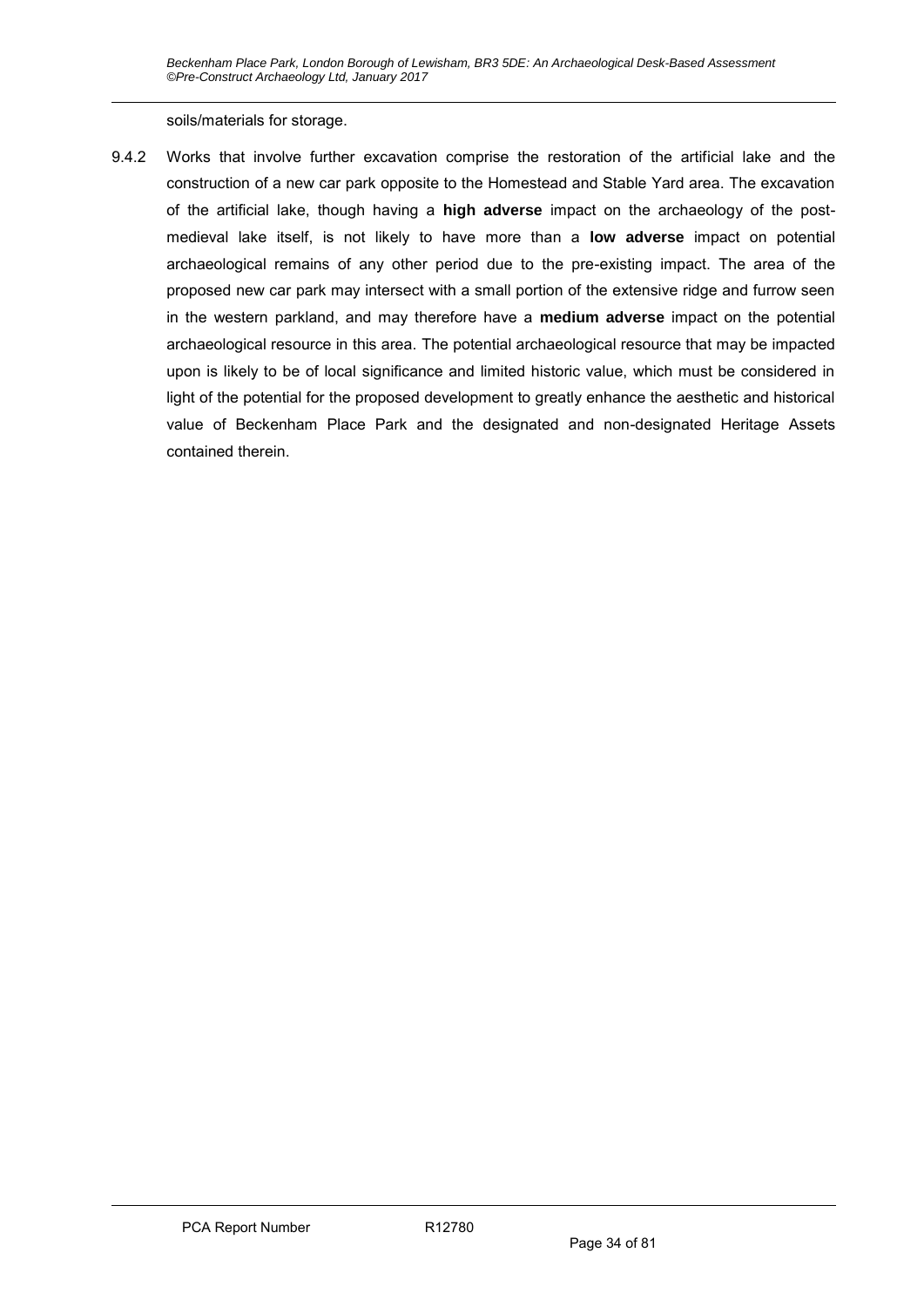### **10 BIBLIOGRAPHY**

#### 10.1 **Written Sources**

Hasted, E, 1797. Parishes: Beckenham, in *The History and Topographical Survey of the County of Kent: Volume 1* (Canterbury, 1797), 527-550. *British History Online* http://www.britishhistory.ac.uk/survey-kent/vol1/pp527-550 [accessed 20 January 2017].

Inman, E, and Tonkin, N, 2002. *Beckenham*. West Sussex.

Jackson, EDC, and Piercy Fox, N, 1951. Excavations at Keston Church, 1950. *Archaeologia Cantiana Vol. 64.* 

LUC, 2016a. Beckenham Place Park Conservation Plan. Second round application to the HLF Parks for People Programme. Unpublished London Borough of Lewisham and LUC report.

LUC, 2016b. Regeneration of Beckenham Place Park. Heritage Statement. Unpublished London Borough of Lewisham and LUC report.

LUC, 2016c. Regeneration of Beckenham Place Park. Archaeological Impact Statement. Unpublished London Borough of Lewisham and LUC report.

MoLAS/EH,2000. *The archaeology of Greater London: an Assessment of archaeological evidence for human presence in the area now covered by Greater London*, Museum of London Archaeology Service Monograph.

#### 10.2 **Cartographic Sources**

Foxgrove Manor Map 1766

Rocque, 1761

http://biblio.unibe.ch/web-apps/maps/zoomify.php?pic=Ryh\_1813\_25.jpg&col=ryh

http://biblio.unibe.ch/web-apps/maps/zoomify.php?pic=Ryh\_1813\_26.jpg&col=ryh Rocque, 1766

Andrews, Dury, and Herbert, 1769

Ordnance Survey Sheet, 1799

Mudge, 1819

Greenwood, 1821

Plan of the Parish of Beckenham, 1841

Plan of the Parish of Lewisham, 1843

Ordnance Survey map, 1863-1870

Stanford, 1872

Ordnance Survey map, 1898

Ordnance Survey map, 1907

Ordnance Survey map, 1938

Ordnance Survey map, 1955

Ordnance Survey map, 1964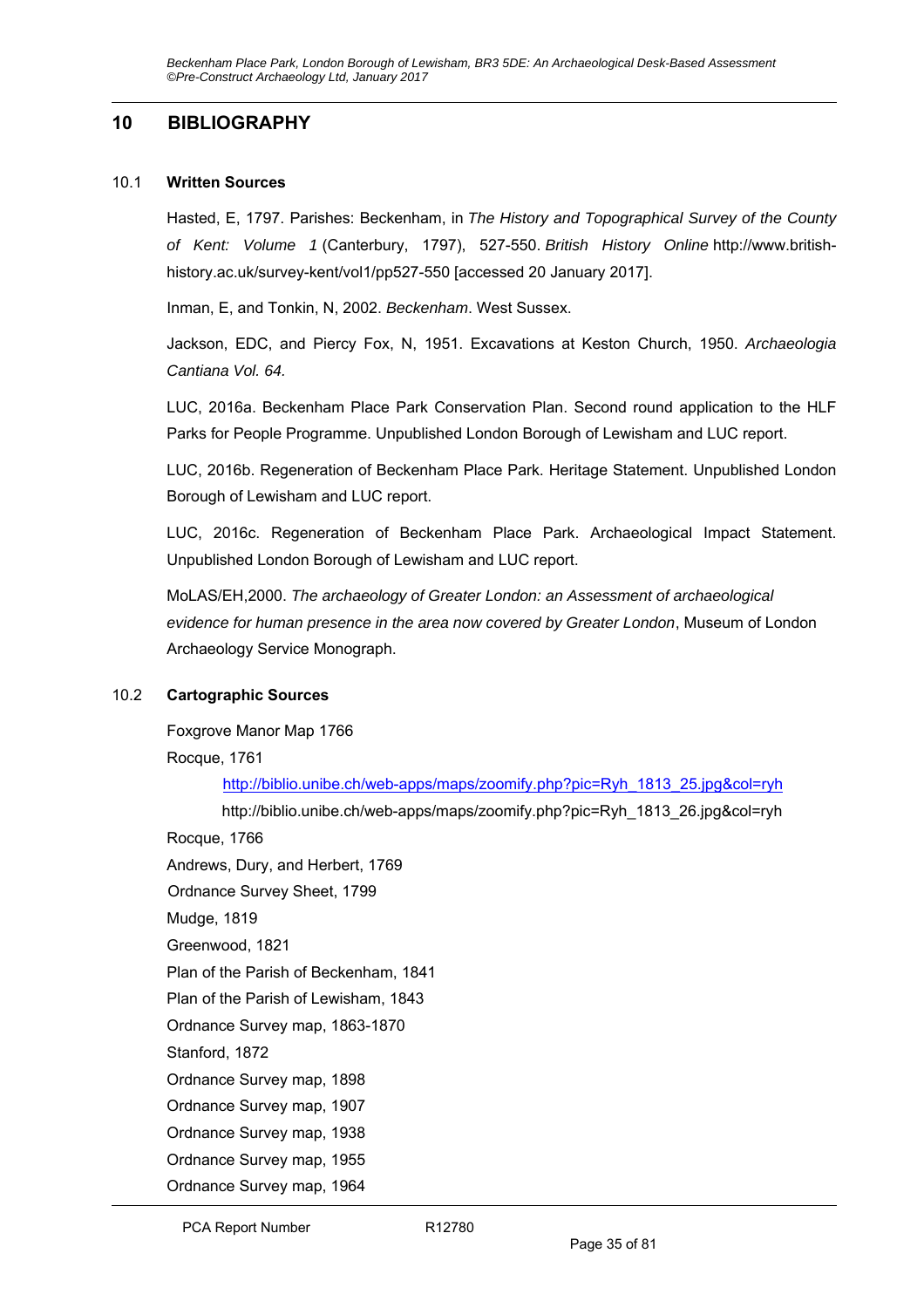*Beckenham Place Park, London Borough of Lewisham, BR3 5DE: An Archaeological Desk-Based Assessment ©Pre-Construct Archaeology Ltd, January 2017* 

#### 10.3 **Online Sources**

| Bomb Sight: Mapping the WW2 bomb census                                                     |
|---------------------------------------------------------------------------------------------|
| http://www.bombsight.org/?#15/51.4174/-0.0164                                               |
| <b>British Geological Society</b>                                                           |
| http://mapapps.bgs.ac.uk/geologyofbritain/home.html                                         |
| English Heritage 2011: The Setting of Heritage Assets. English heritage Guidance            |
| http://www.english-heritage.org.uk/publications/setting-heritage-assets                     |
| Friends of Beckenham Place Park                                                             |
| http://www.beckenhamplaceparkfriends.org.uk/history.html                                    |
| Institute for Archaeologists (IfA) 2012 Standard and Guidance for Archaeological Desk-Based |
| Assessment. 2012 Revision. http://www.archaeologists.net/codes/ifa                          |
| Lewisham Borough, Geology of Beckenham Place Park                                           |
| https://www.lewisham.gov.uk/inmyarea/openspaces/parks/beckenham-place-                      |
| park/Pages/Geology.aspx                                                                     |
| Museum of London Archaeology                                                                |
| http://molarchaeology.maps.arcgis.com/apps/MapSeries/index.html?appid=9a85640effc0          |

42ae91af6b0d43abbafb